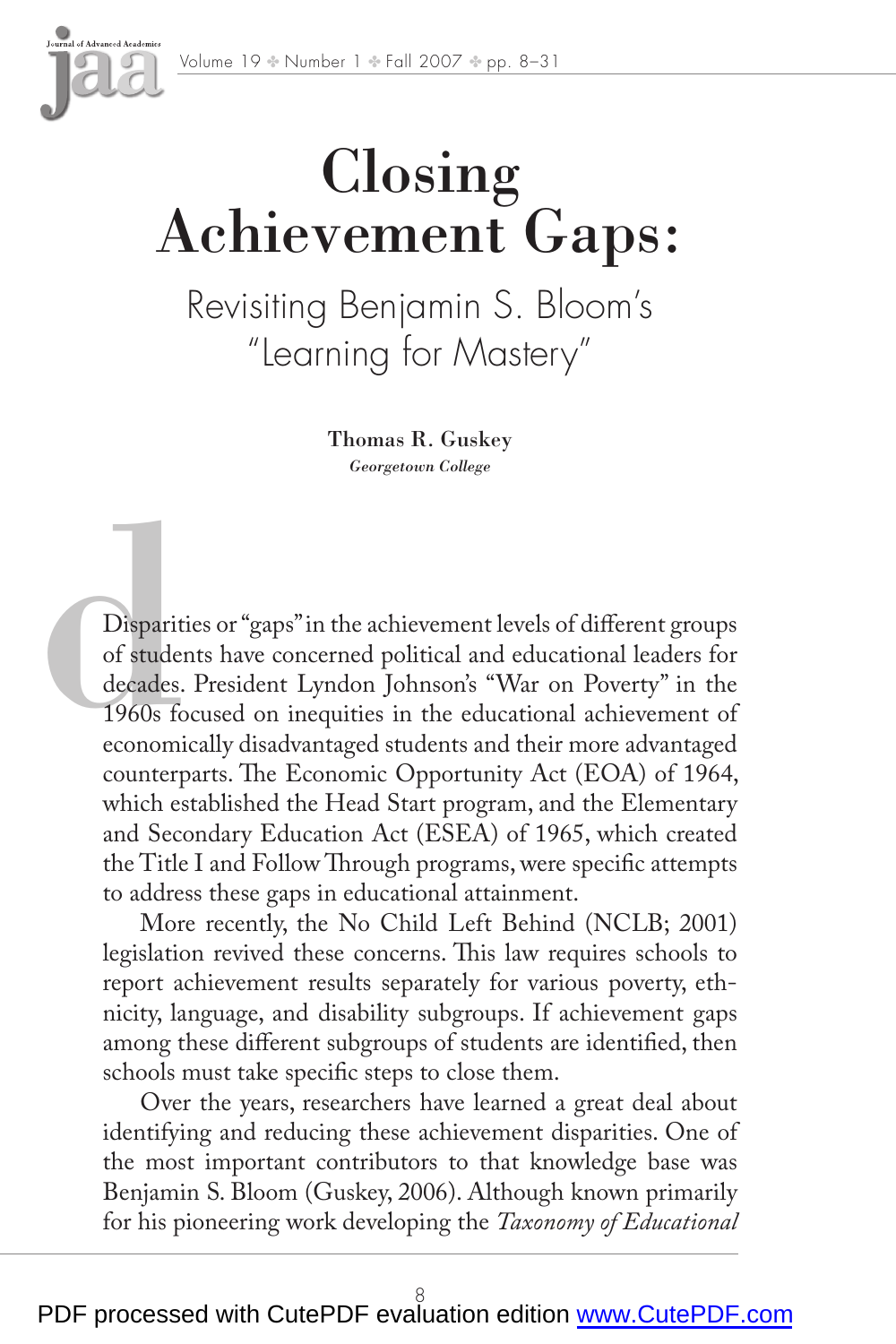The problem of achievement gaps among different subgroups of students has been evident in education for many years. This manuscript revisits the work of renowned educator Benjamin S. Bloom, who saw reducing gaps in the achievement of various groups of students as a simple problem of reducing variation in student learning outcomes. Bloom observed that teaching all students in the same way and giving all the same time to learn—that is, providing little variation in the instruction—typically results in great variation in student learning. Students for whom the instructional methods and amount of time are appropriate learn well, and those for whom the methods and time are less appropriate learn less well. Bloom believed that all students could be helped to reach a high criterion of learning if both the instructional methods and time were varied to better match students' individual learning needs. In other words, to reduce variation in the achievement of diverse groups of students and have all students learn well, Bloom argued that educators and teachers must increase variation in instructional approaches and learning time. Bloom labeled the strategy to accomplish this instructional variation and differentiation *mastery learning*. Research evidence shows that the positive effects of mastery learning are not limited to cognitive or achievement outcomes. The process also yields improvements in students' confidence in learning situations, school attendance rates, involvement in class sessions, attitudes toward learning, and a variety of other affective measures.



Guskey, T. R. (2007). Closing the achievement gap: Revisiting Benjamin S. Bloom's "learning for mastery." *Journal of Advanced Academics, 19*, 8–31.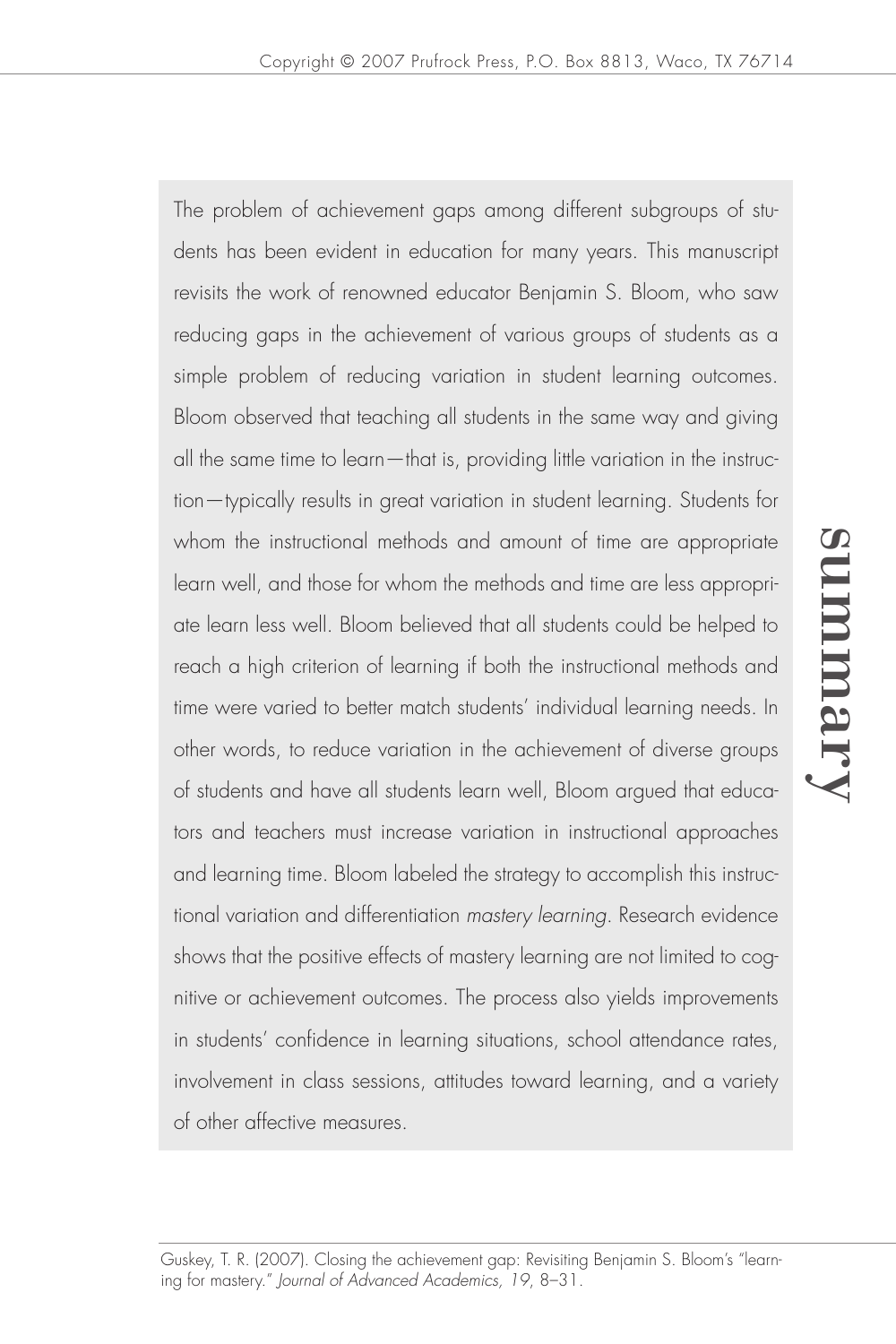*Objectives: The Cognitive Domain* (Bloom, Englehart, Furst, Hill, & Krathwohl, 1956), commonly labeled Bloom's Taxonomy, Bloom's later work on Learning for Mastery offered keen insights into the challenge of reducing gaps in the achievement of diverse groups of students.

## The Contribution of Benjamin S. Bloom

In the 1960s, Bloom and his graduate students were engaged in a series of studies on individual differences in school learning. Although their evidence showed that many factors outside of school affect how well students learn (Bloom, 1964), Bloom was convinced that teachers have a potentially strong influence.

While observing classrooms, Bloom noted that teachers displayed very little variation in their instructional practices. Most teachers taught all of their students in much the same way and provided all students with the same amount of time to learn. Students for whom these instructional methods and time were ideal learned successfully. The largest number of students found these methods and time only moderately appropriate and learned somewhat less. Students for whom the instruction and time were inappropriate due to differences in their backgrounds or learning styles tended to learn very little. In other words, little variation in teaching resulted in great variation in student learning. Under these conditions, the pattern of student achievement was similar to the normal curve distribution shown in Figure 1.

To attain better results and reduce variation in student achievement, Bloom reasoned that teachers would have to increase variation in their teaching. Because students vary in their learning styles and aptitudes, Bloom suggested that educators at all levels must differentiate instruction to better meet their individual learning needs. The challenge was to find practical ways to do this within group-based classrooms so that all students learn well.

In searching for such a strategy, Bloom considered two different sources of evidence. First, he explored research on the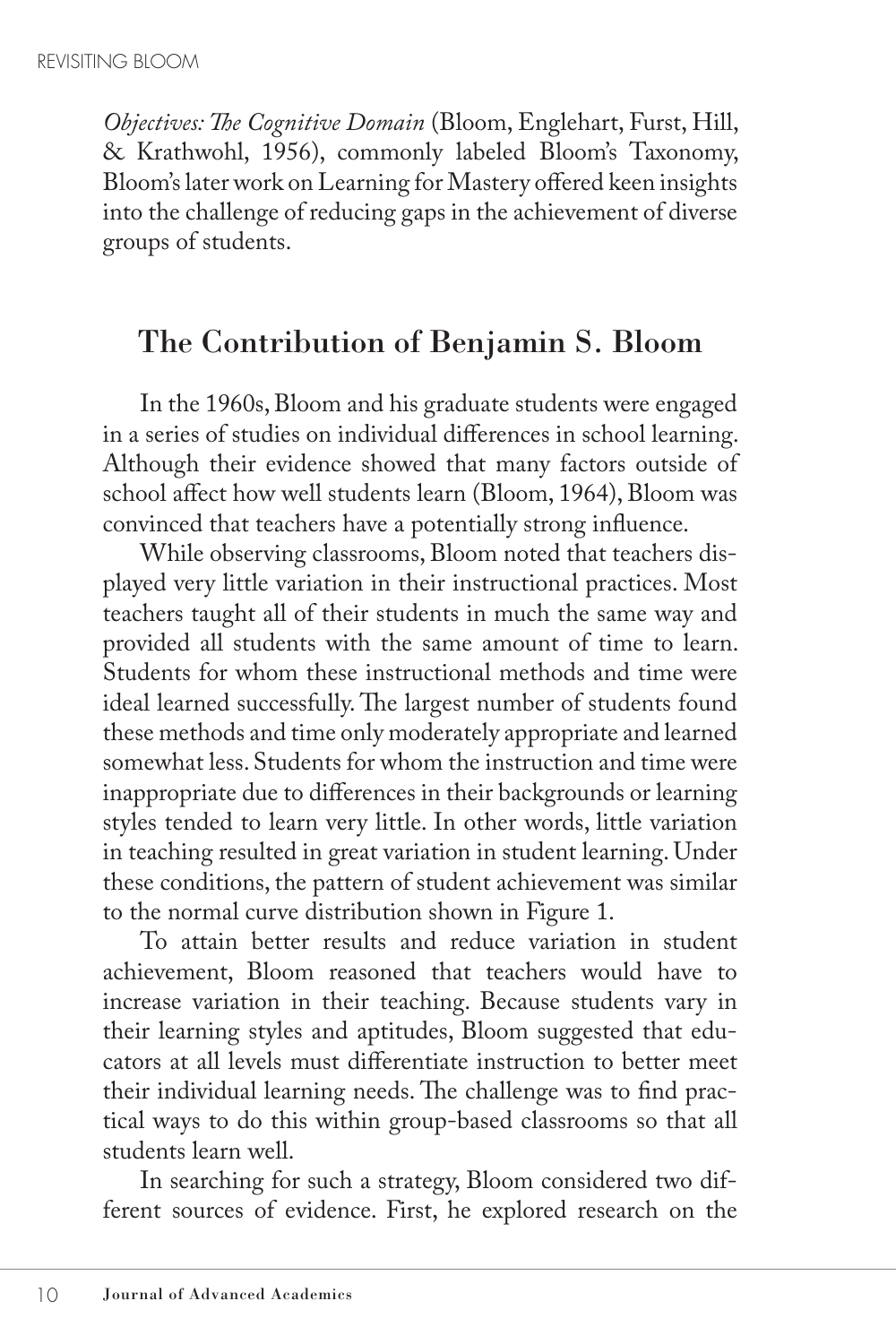

Figure 1. Distribution of achievement in traditional classrooms.

ideal teaching and learning situation in which an excellent tutor is paired with each student. Particularly impressive to Bloom was the work of early pioneers in individualized instruction, especially Washburne (1922) and his Winnetka Plan and Morrison (1926) and his University of Chicago Laboratory School experiments. In examining this evidence, Bloom tried to determine what critical elements in one-to-one tutoring and individualized instruction could be transferred to group-based classroom settings.

Second, Bloom looked at studies of the learning strategies of academically successful students, particularly the work of Dollard and Miller (1950). From this research he tried to identify the activities of high-achieving students in group-based classrooms that distinguish them from their less-successful classmates. Bloom saw value in the traditional practice of organizing the concepts and skills to be learned into instructional units. He also thought it vital for teachers to assess student learning at the end of each unit. But to Bloom, most teachers' classroom assessments did little more than verify for whom their initial instruction was and was not appropriate.

A far better approach, according to Bloom, is for teachers to use their classroom assessments as learning tools, both to provide students with feedback on their learning progress and to guide the correction of learning errors. In other words, instead of using assessments only as evaluation devices that mark the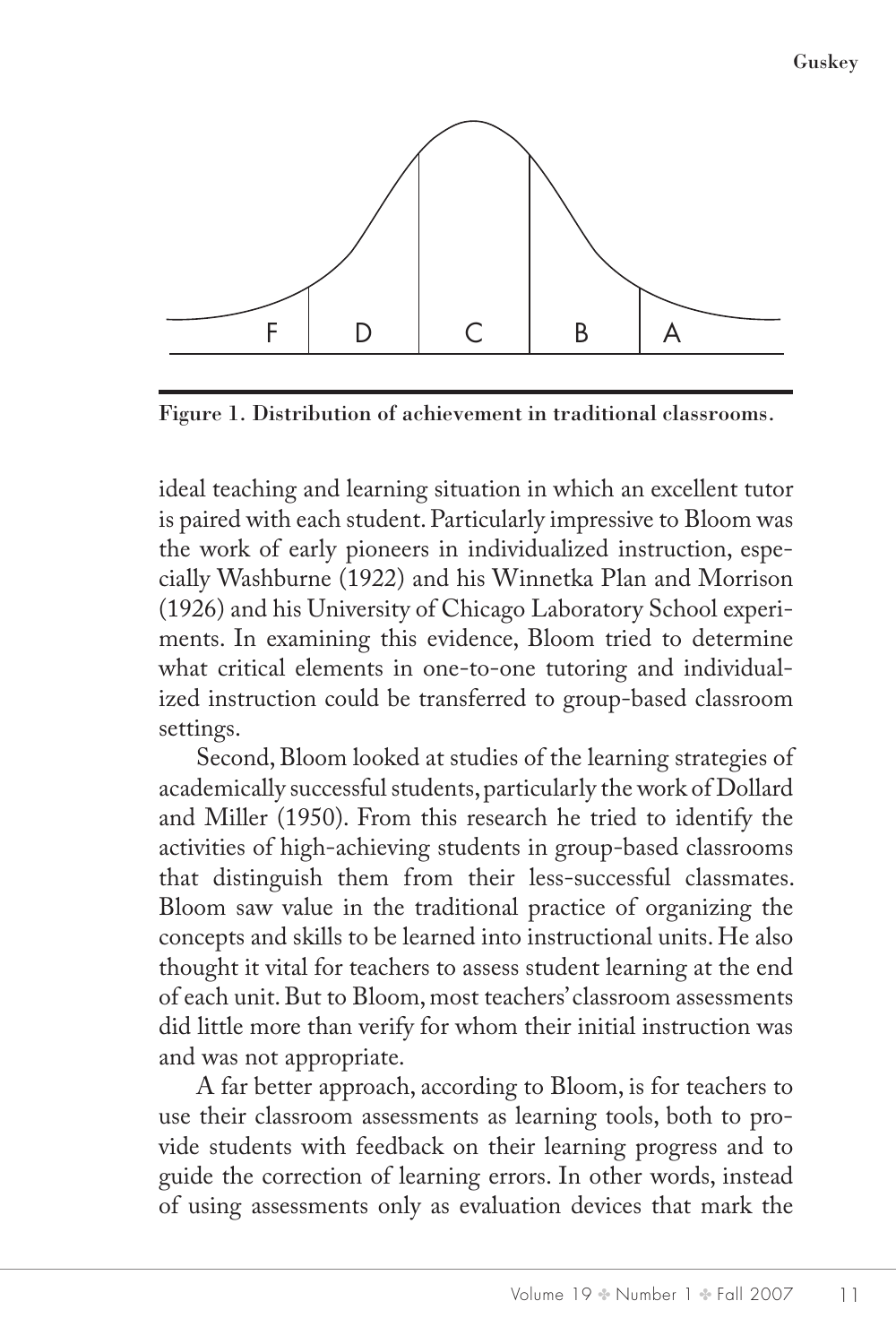end of a unit, Bloom recommended they be used as part of the instructional process to diagnose individual learning difficulties and to prescribe remediation procedures.

This is precisely what takes place when an excellent tutor works with an individual student. If the student makes an error, the tutor first points out the error (feedback) and then follows up with further explanation and clarification (correctives) to ensure the student's understanding. Similarly, academically successful students typically investigate the mistakes they make on quizzes and assessments. They ask the teacher about the items they missed, look up the answer in the textbook or other resources, or rework the problem or task so that they do not repeat those errors.

## Bloom's Mastery Learning

Benjamin Bloom then outlined a specific instructional strategy to make use of this feedback and corrective procedure, labeling it *learning for mastery* (Bloom, 1968), and later shortening the name to simply *mastery learning* (Bloom, 1971a). To use mastery learning, teachers first organize the concepts and skills they want students to learn into instructional units that typically involve approximately 1–2 weeks of instructional time. Following initial instruction on the unit, teachers administer a brief formative assessment based on the unit's learning goals. Instead of signifying the end of the unit, however, this formative assessment is designed to give students information, or feedback, on their learning. It helps students identify what they have learned well to that point and what they need to learn better (Bloom, Hastings, & Madaus, 1971).

Teachers pair specific "corrective" activities for use in correcting learning difficulties with each formative assessment. The correctives typically are matched to each item or set of prompts within the assessment so that students need work on only those concepts or skills not yet mastered. In other words, the correctives are individualized. They may point out sources of information on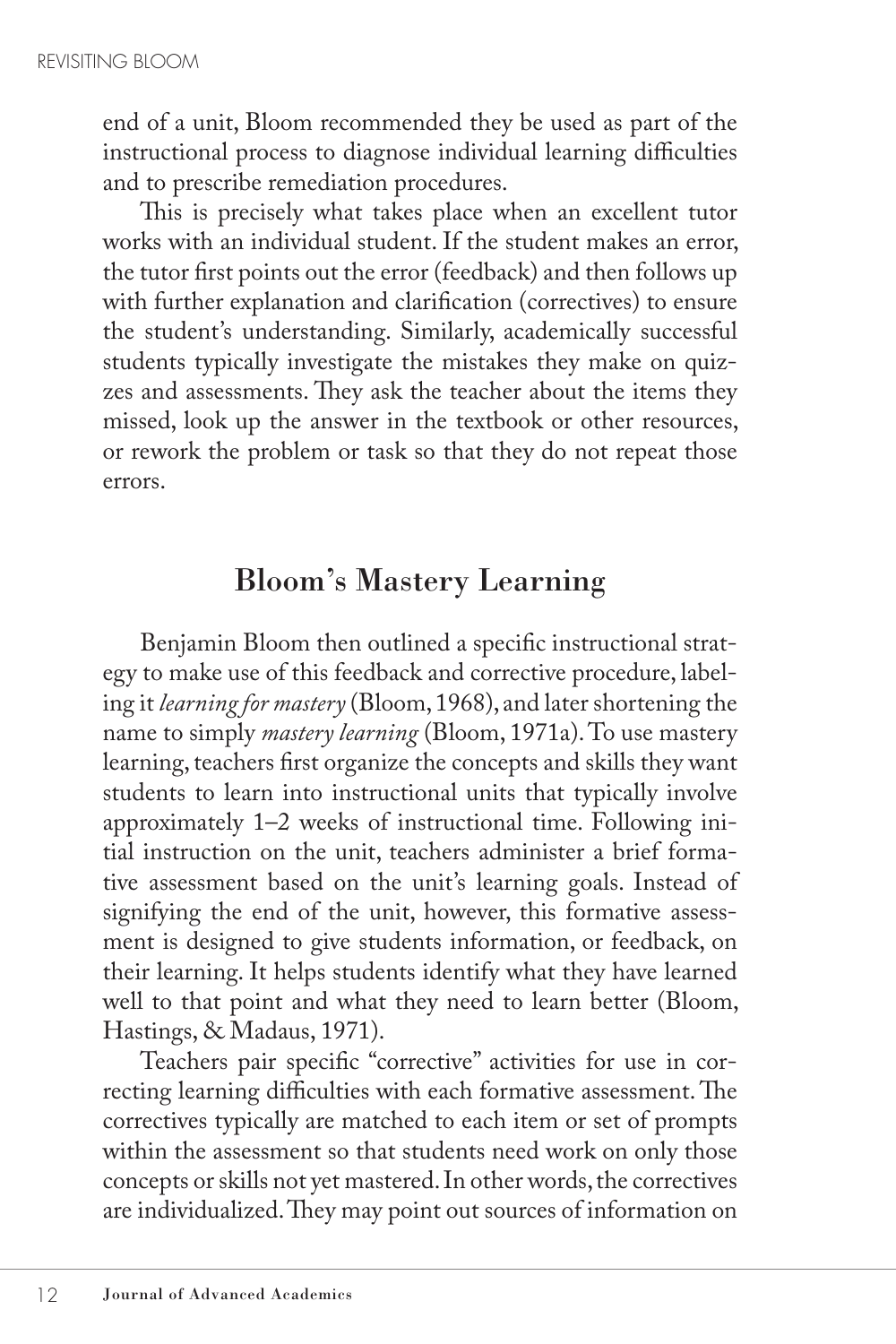a particular concept, such as page numbers in the textbook or workbook, where that concept is discussed. They may identify alternative learning resources such as different textbooks, learning kits, alternative materials, DVDs, videos, or computerized instructional lessons. Or, they may simply suggest sources of additional practice, such as study guides, independent or guided practice activities, or collaborative group activities.

With the feedback and corrective information gained from formative assessment, each student has a detailed prescription of what additionally needs to be done to master the concepts or skills from the unit. This just-in-time correction prevents minor learning difficulties from accumulating and becoming major learning problems. It also gives teachers a practical means to vary and differentiate their instruction in order to better meet students' individual learning needs. As a result, more students learn well, master the important learning goals in each unit, and gain the necessary prerequisites for success in subsequent units.

When students complete their corrective work after a class period or two, Bloom recommended they take a second formative assessment. This second, parallel assessment covers the same concepts and skills as the first, but includes slightly different problems or questions. As such, it serves two important purposes. First, it verifies whether or not the correctives truly helped students overcome their individual learning difficulties. Second, it offers students a second chance at success and, hence, has powerful motivational value.

Bloom also recognized that some students perform well on the first assessment, demonstrating their mastery of the unit concepts and skills. For these students, the teacher's initial instruction was highly appropriate, and they have no need for corrective work. To ensure their continued learning progress, Bloom recommended that teachers provide these students with special enrichment or extension activities to broaden their learning experiences. Enrichment activities often are self-selected by students and might involve special projects or reports, academic games, or a variety of complex but engaging problem-solving tasks. Figure 2 illustrates this instructional sequence.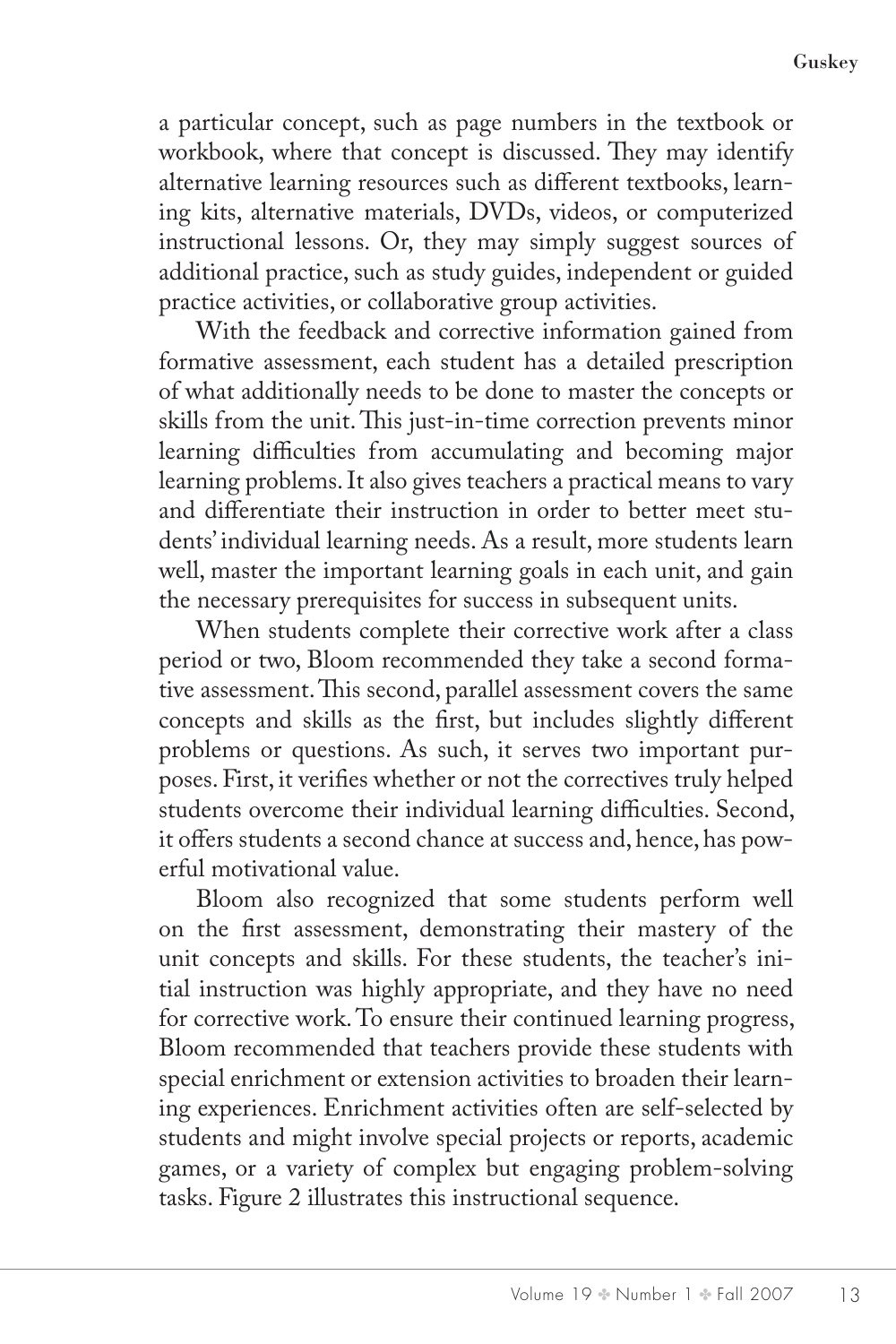

Figure 2. The mastery learning instructional process.



Figure 3. Distribution of achievement in mastery learning classrooms.

Through this process of formative classroom assessments, combined with the regular correction of individual learning errors, Bloom believed all students could be provided with more instruction than is possible under traditional approaches to teaching. As a result, nearly all students might be expected to learn well and truly master the unit concepts or learning goals (Bloom, 1976). This, in turn, would drastically reduce the variation in students' achievement levels, eliminate achievement gaps, and yield a distribution of achievement more like that shown in Figure 3.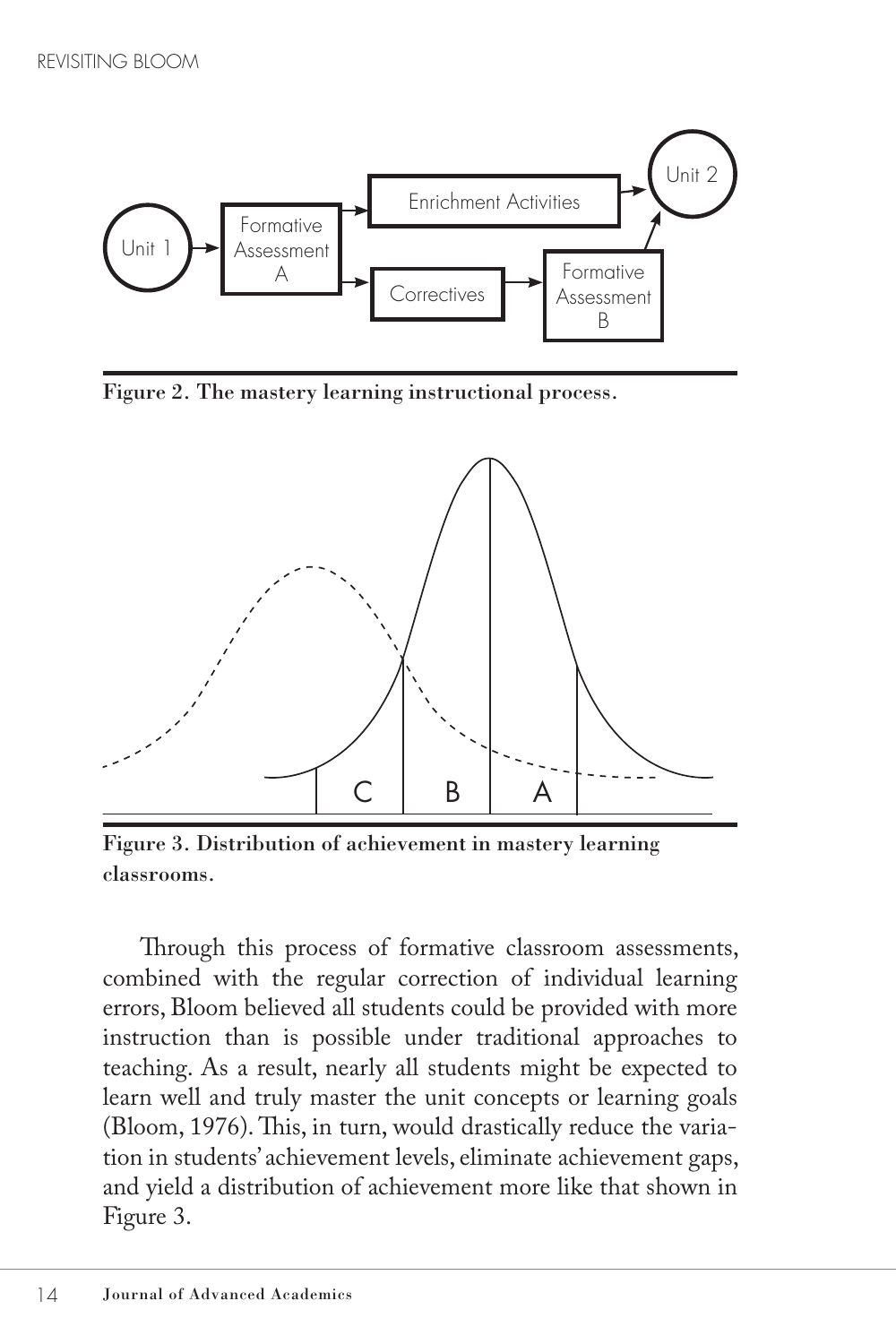In his descriptions of mastery learning, Bloom emphasized, however, that reducing variation in students' achievement does not imply making all students the same. Even under these more favorable learning conditions, some students undoubtedly will learn more than others, especially those involved in enrichment activities. But by recognizing relevant, individual differences among students and then adapting instruction to better meet these diverse learning needs, Bloom believed the variation among students in how well they learn specific concepts or master a set of well-articulated learning goals could eventually reach a vanishing point (Bloom, 1971b). In other words, all students would be helped to learn the knowledge and skills prescribed in the curriculum. As a result, gaps in the achievement of different groups of students would be closed.

## Essential Elements of Mastery Learning

After Bloom described his ideas, numerous programs based on mastery learning principles appeared in schools throughout the United States and around the world (see Block, 1971, 1974; Block & Anderson, 1975; Hymel & Dyke, 1993; Reezigt, & Weide, 1990, 1992; Wu, 1994; Yildiran, 2006). Although they differ from setting to setting, those programs true to Bloom's ideas included two essential elements: (1) the feedback, corrective, and enrichment process; and (2) instructional alignment (Guskey, 1997).

#### *Feedback, Correctives, and Enrichment*

Teachers who use mastery learning provide students with frequent and specific feedback on their learning progress through regular, formative classroom assessments. This feedback is both diagnostic and prescriptive. It reinforces precisely what students were expected to learn, identifies what they learned well, and describes what needs to be learned better. The National Council of Teachers of Mathematics (NCTM; 2000) emphasized this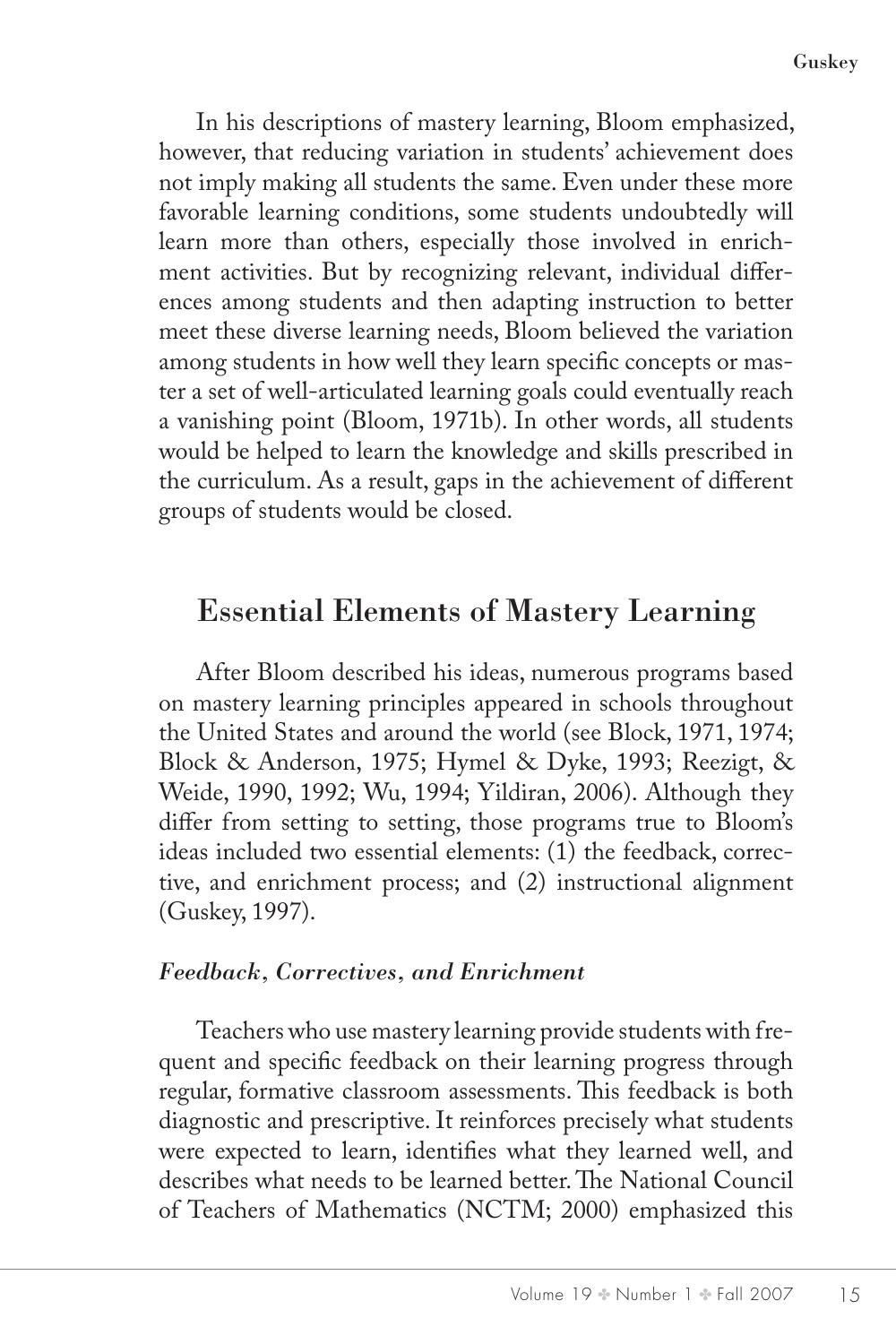element in its latest iteration of the standards for school mathematics. To overcome inequities in mathematics instruction, NCTM stressed the use of assessments that support learning and provide useful information to both teachers and students. Ainsworth and Viegut (2006); Marzano (2003); Smith, Smith, and DeLisi (2001); and Stiggins (2008) similarly emphasized the vital nature of feedback from assessments for learning.

By itself, however, feedback does little to help students improve their learning. Significant improvement requires feedback to be paired with correctives: activities that offer guidance and direction to students on how to remedy their learning problems. Because of individual differences among students, no single method of instruction works best for all. To help every student learn well, therefore, teachers must differentiate their instruction, both in the initial teaching and especially through the corrective activities (Bloom, 1976). In other words, to decrease variation in results, teachers must increase variation in their teaching.

To be effective, correctives must be qualitatively different from the initial teaching. They should offer students alternative approaches and additional time to learn. The best correctives present concepts and involve students in learning differently than the initial instruction. They incorporate the varying learning styles, learning modalities, and types of intelligence represented by students. Developing effective correctives can prove challenging, of course. Many schools find, however, that providing teachers with time to work collaboratively, in which they share ideas, materials, and expertise, greatly facilitates the process (Guskey, 2001).

Most applications of mastery learning also include enrichment or extension activities for students who master the unit concepts from the initial teaching. As described earlier, enrichment activities offer students opportunities to broaden and expand their learning. They reward students for their learning success and challenge them to go further. Many teachers draw from activities developed for gifted and talented students when planning enrichment activities, both to simplify implementation tasks and to guarantee these students a high-quality learning experience.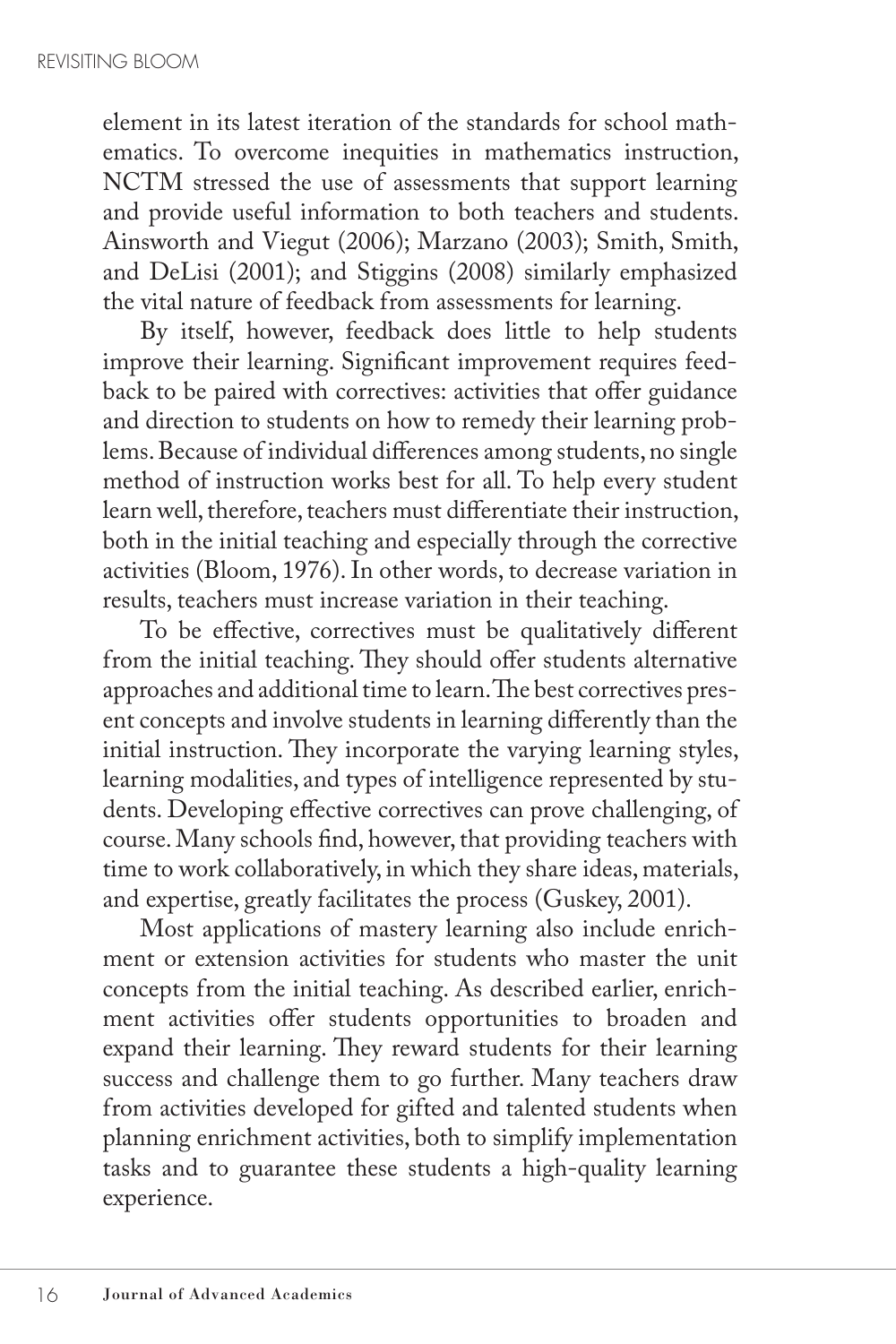Teachers implement the feedback, corrective, and enrichment process in a variety of ways. Many use short, paper-and-pencil quizzes as formative assessments to give students feedback on their learning progress. But formative assessments also can take the form of essays, compositions, projects, reports, performance tasks, skill demonstrations, oral presentations, or any other device used to gain evidence on students' learning progress. In essence, teachers adapt the format of their formative assessments to match their instructional goals.

Following a formative assessment, some teachers divide the class into separate corrective and enrichment groups. While the teacher directs corrective activities, guaranteeing that all students who need the extra time and assistance take part, the other students work on self-selected, independent enrichment activities. Other teachers pair with colleagues and use a team-teaching approach. One teacher oversees corrective activities while the other monitors enrichments. Still other teachers use cooperative learning activities in which students work together in teams to ensure all reach the mastery level. Because students have their own personal scores on the formative assessment, individual accountability is assured. Offering the entire team special recognition or credit if all students attain mastery on the second formative assessment encourages group responsibility ( Johnson, Johnson, & Holubec, 1994).

Feedback, corrective, and enrichment procedures are crucial to mastery learning, for it is through these procedures that mastery learning differentiates and individualizes instruction. In every instructional unit, students who need extended time and opportunity to remedy learning problems receive these through the correctives. Students who learn quickly and find the initial instruction highly appropriate have opportunities to extend their learning through enrichment. As a result, all students experience more favorable learning conditions and more appropriate, higher quality instruction (Bloom, 1977). Similar elements provide the foundation for more recently developed instructional approaches including differentiated instruction (Tomlinson, 2003) and understanding by design (Wiggins & McTighe, 2005).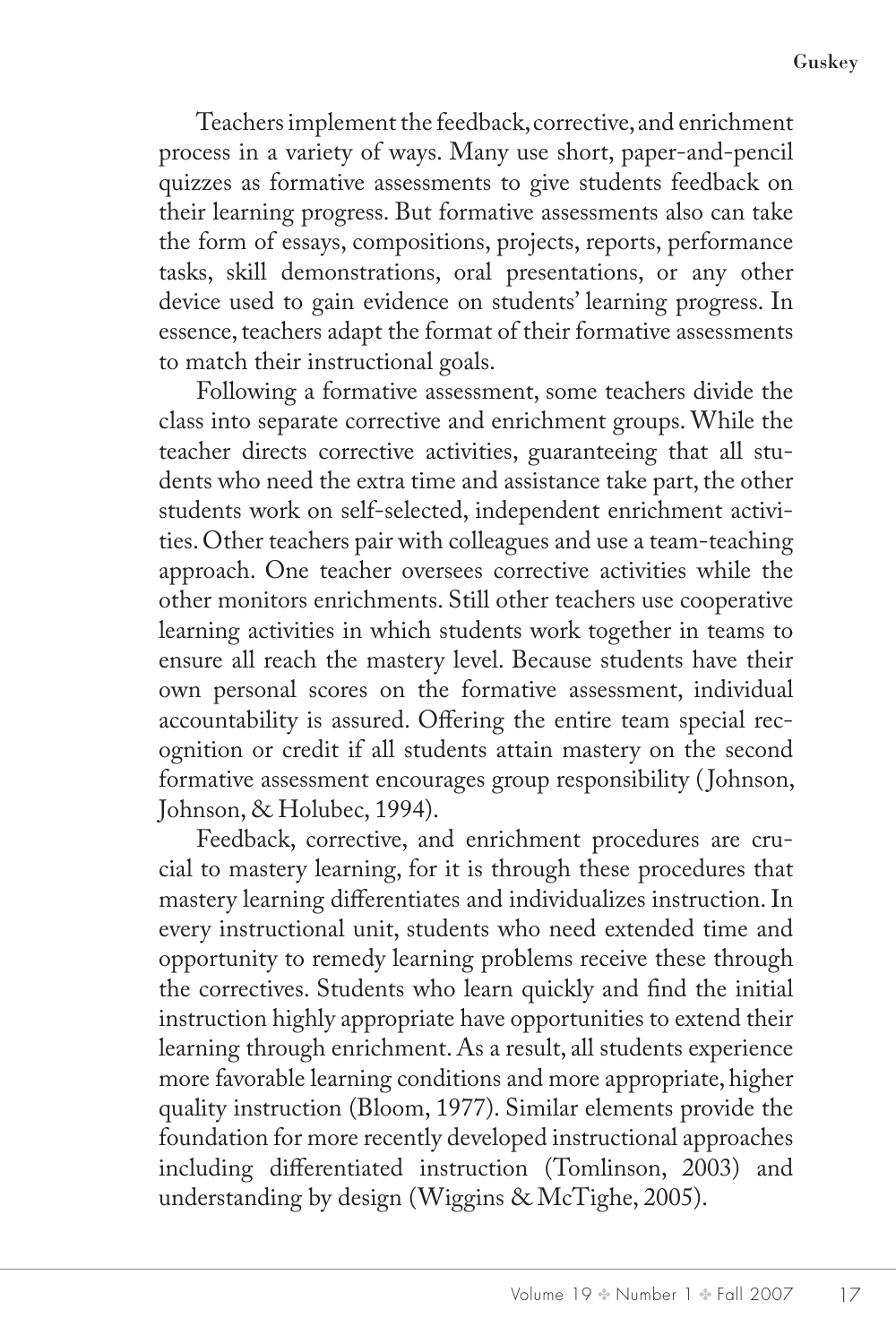### *Managing Feedback, Correctives, and Enrichment*

Some teachers fear that taking time for corrective and enrichment activities in each instructional unit will lessen the amount of material that they will be able to cover. In other words, they believe that they will have to sacrifice coverage to allow a higher level of learning and, as a result, "Some students may learn better, but all will learn less."

Corrective and enrichment activities initially do add time to instructional units. Teachers who provide class time for students to complete corrective activities often find themselves behind other teachers who teach in more traditional ways after the first two or three units. Especially in early units, these activities must be done in class, under the teacher's direction, and typically require a class period or two. Teachers who ask students to complete correctives outside of class as a homework assignment or during special study sessions held before or after school rarely experience success. Instead, they quickly discover that those students who could benefit most from the corrective process are the least likely to take part. Teachers who engage students in corrective activities in class, under their direction, however, help students gain direct evidence of the personal benefits the process offers. As a result, students develop increased confidence in learning situations and are more likely to undertake corrective activities on their own.

After students become accustomed to the corrective process and realize its advantages, most teachers begin reducing the class time they allocate to correctives. They use more student-initiated activities and ask students to complete more of their corrective work outside of class, often as homework. As students remedy their learning problems in early units, they perform better on formative assessments in subsequent units. This leads to more students becoming involved in enrichment activities and fewer engaged in correctives. The amount of corrective work students need in order to reach the proficiency standard also diminishes (Whiting, Van Burgh, & Render, 1995).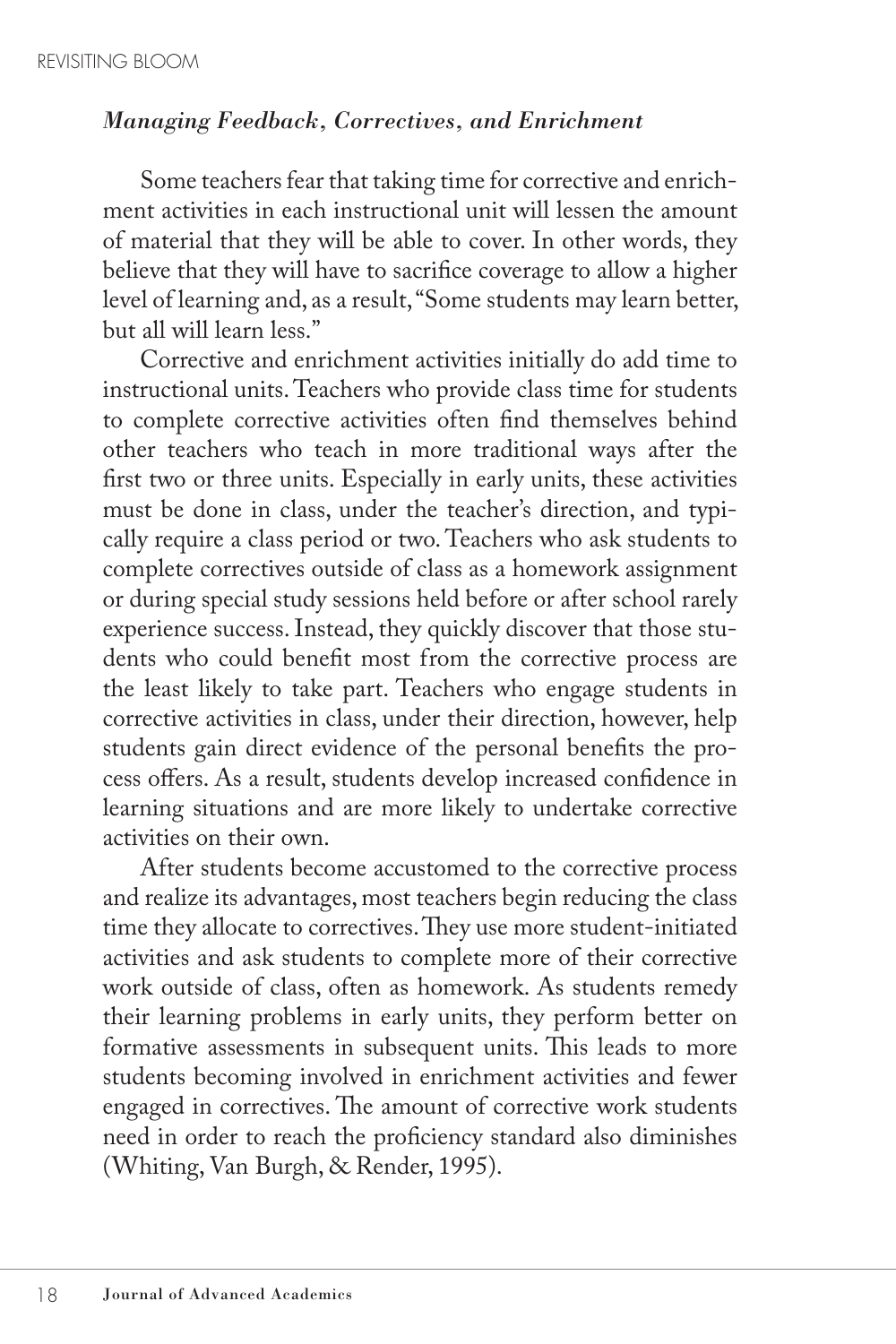Modest changes in instructional format further lessen the extra time needed. Many teachers, for example, eliminate review sessions prior to formative assessments. Instead, they shift that time to the corrective and enrichment process. With the results from the formative assessment, teachers become more efficient in their reviews. Rather than reviewing everything, they can concentrate on only those concepts and skills that pose problems for students. In addition, by allowing fast learners to demonstrate their proficiency and move to enrichment activities, teachers can spend their time working with a smaller group of students who most need their assistance. With more students reaching the proficiency standard in each succeeding unit, most teachers also find that their instructional pace in later units can be more rapid.

In general, teachers do not need to sacrifice content coverage to implement corrective and enrichment activities, but they must be flexible in pacing their instruction. The time used for correctives and enrichments in early units yields powerful benefits that later will make things easier. This extra time can then be recouped in later units by spending less time on reviews and increasing the instructional pace. Teachers at all levels must keep in mind what needs to be accomplished by the end of any learning sequence, but they also must see students' pathways to that end in more flexible and accommodating terms.

## *Instructional Alignment*

Besides feedback, correctives, and enrichment, one additional element is essential to mastery learning. Bloom stressed that reducing variation in student learning and closing achievement gaps further requires consistency among all instructional components. He labeled this instructional alignment (Bloom, 1971a).

Bloom believed three major components composed the teaching and learning process. To begin, there must be specific ideas about what students are expected to learn and be able to do; that is, learning goals or standards. Next comes instruction that, ideally, results in proficient learners—students who have learned well and whose proficiency can be assessed. Mastery learning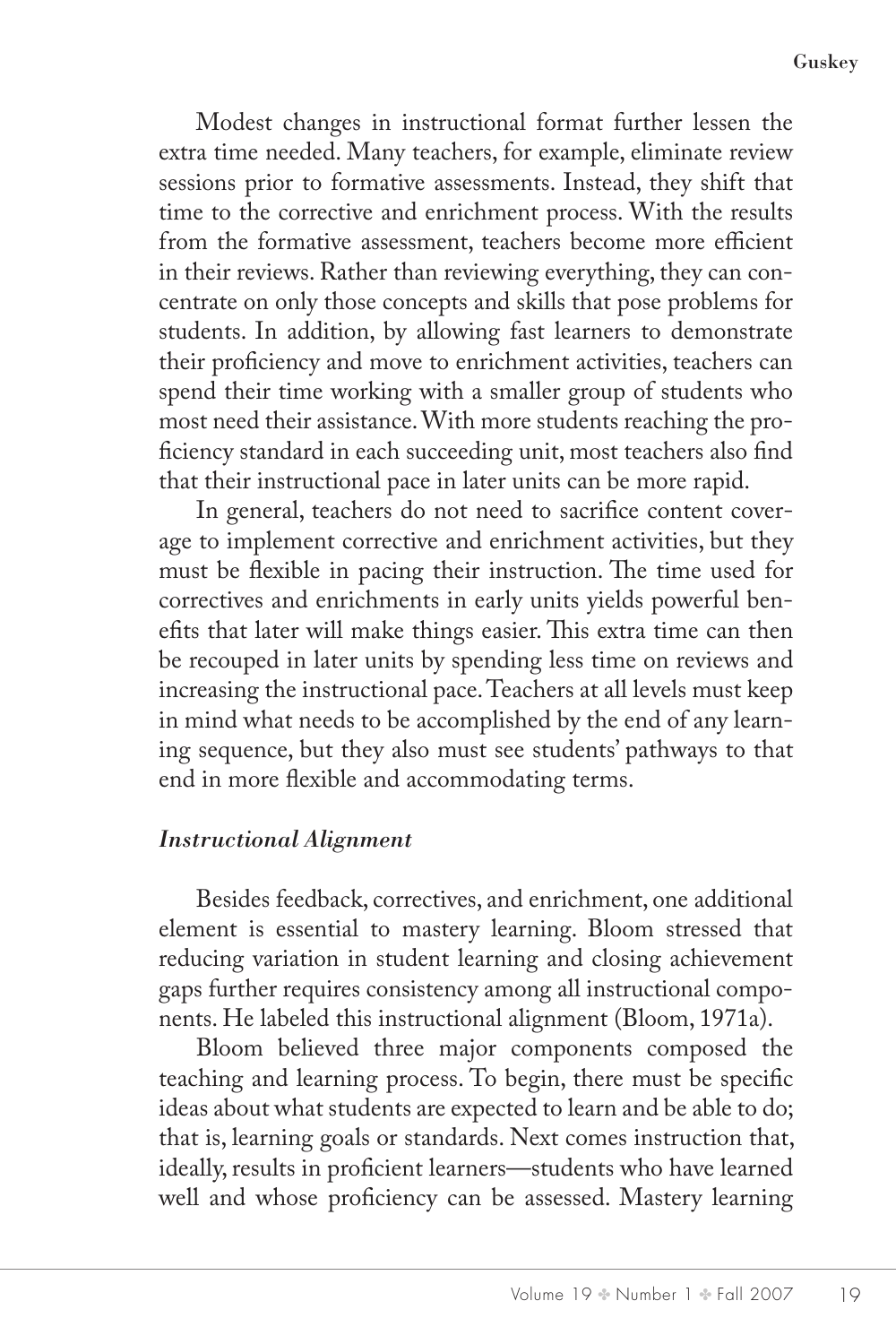

Figure 4. Major components in the teaching and learning process.

adds a feedback and corrective component, allowing teachers to determine for whom their initial instruction was appropriate and for whom an alternative approach may be needed.

Although essentially neutral with regard to what is taught, how it is taught, and how learning is assessed or evaluated, mastery learning requires consistency or alignment among these instructional components, as shown in Figure 4. For example, if students are expected to learn higher level skills such as those involved in making applications, solving complex problems, or developing thoughtful analyses, mastery learning stipulates that instructional activities must be planned to give students opportunities to practice and actively engage in those skills. It also requires that students be given specific feedback on how well they have learned those skills, coupled with directions on how to correct any learning errors. Finally, procedures for assessing or evaluating students' learning should reflect those higher level skills as well.

To ensure alignment among instructional components, teachers must make a number of crucial decisions. First, they need to decide what concepts or skills are most important for students to learn and most central to students' understanding. Teachers must determine, for example, if they want students to learn only basic skills, or if they want students to develop higher level skills and more complex cognitive processes. Second, teachers need to decide what evidence best reflects students' mastery of those basic or higher level skills. Critics sometimes challenge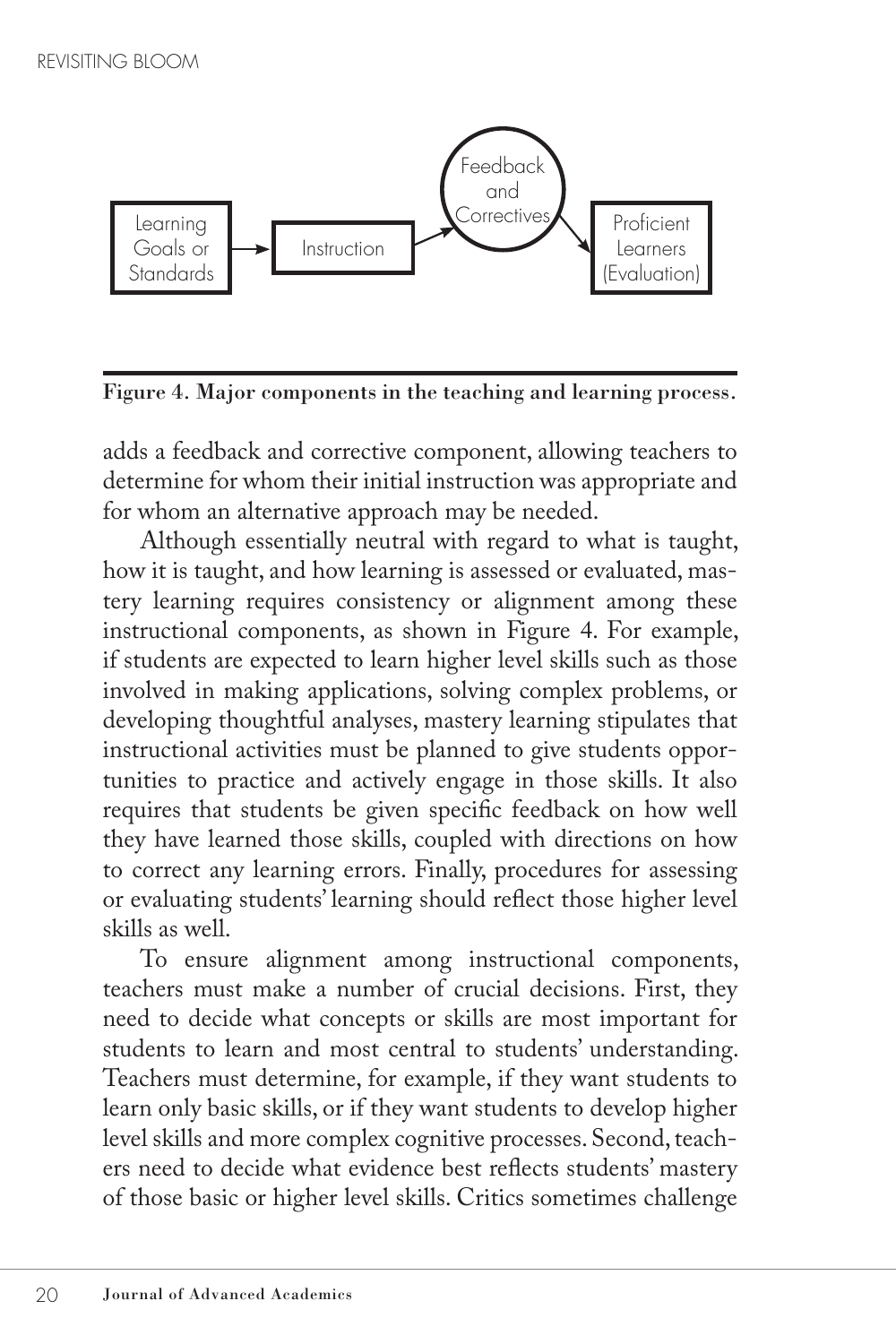teachers' abilities to make these crucial decisions. But, in essence, teachers at all levels make these decisions in conducting regular classroom activities. Every time they administer an assessment, grade a paper, or evaluate students' learning, teachers communicate to students what is most important to learn. Using mastery learning simply compels teachers to make these decisions more thoughtfully and purposefully.

# Misinterpretations of Mastery Learning

Some early attempts to implement mastery learning were based on narrow and inaccurate interpretations of Bloom's ideas. These programs focused on only low-level skills; attempted to break learning down into small, patchy segments; and insisted that students master each segment before being permitted to move on. Teachers in these programs were regarded as little more than managers of materials and record keepers of student progress.

Nowhere in Bloom's writing, however, can this kind of narrowness and rigidity be found. In fact, Bloom emphasized quite the opposite. He considered thoughtful and reflective teachers vital to the successful implementation of mastery learning and continually stressed flexibility in its application. In his earliest description of the process, Bloom (1968) wrote:

There are many alternative strategies for mastery learning. Each strategy must find some way of dealing with individual differences in learners through some means of relating instruction to the needs and characteristics of the learners. . . . Guiding students with respect to courses they should or should not take, providing different streams for different groups of students, the nongraded school, and alternative high school schedules are all attempts to provide an organizational structure that permits and encourages mastery learning. (pp. 7–8)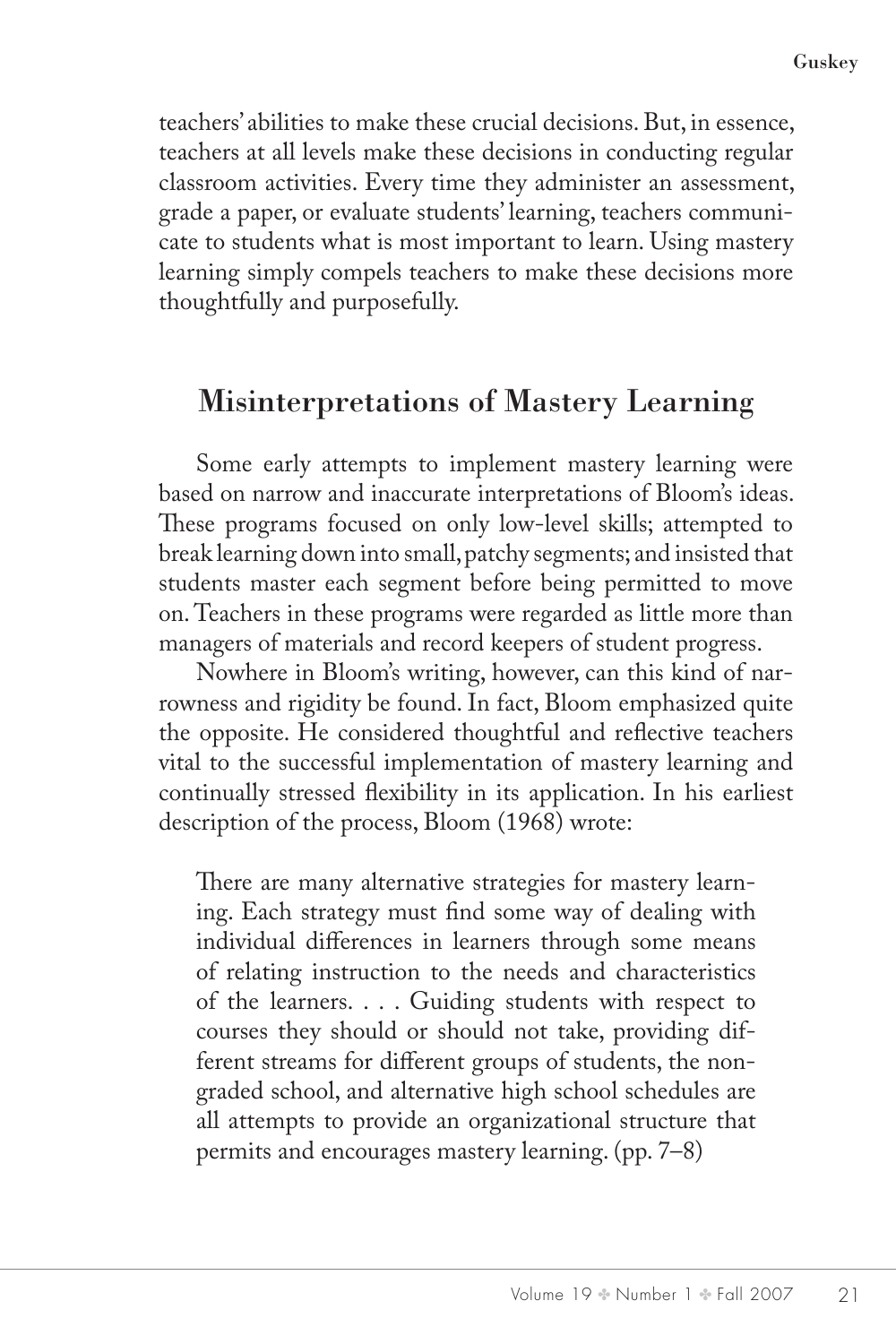Bloom further emphasized his belief that instruction in mastery learning classrooms should focus on higher level learning goals, not simply basic skills. He noted:

I find great emphasis on problem solving, applications of principles, analytical skills, and creativity. Such higher mental processes are emphasized because this type of learning enables the individual to relate his or her learning to the many problems he or she encounters in dayto-day living. These abilities are stressed because they are retained and utilized long after the individual has forgotten the detailed specifics of the subject matter taught in the schools. These abilities are regarded as one set of essential characteristics needed to continue learning and to cope with a rapidly changing world. (Bloom, 1978, p. 578)

Modern research studies have shown mastery learning to be particularly effective when applied to instruction focusing on higher level learning goals such as problem solving, drawing inferences, deductive reasoning, and creative expression (Arredondo & Block, 1990; Blakemore, 1992; Clark, Guskey, & Benninga, 1983; Kozlovsky, 1990; Mevarech, & Werner, 1985). When well implemented, the process helps teachers close achievement gaps in a broad range of learning goals from basic skills to highly complex cognitive processes.

Other misinterpretations come from secondary teachers who believed that the constraint of limited class time would inhibit their efforts to implement mastery learning (Guskey, 1997). They assumed that introducing feedback, corrective, and enrichment procedures would reduce the amount of material they would be able to cover. In other words, they would have to sacrifice coverage for the sake of mastery. But, as discussed earlier, minor alterations in instructional pacing typically resolve this concern. Because students in mastery learning classes spend a larger portion of their time actively engaged in learning, they make more rapid progress than students in more traditionally taught classes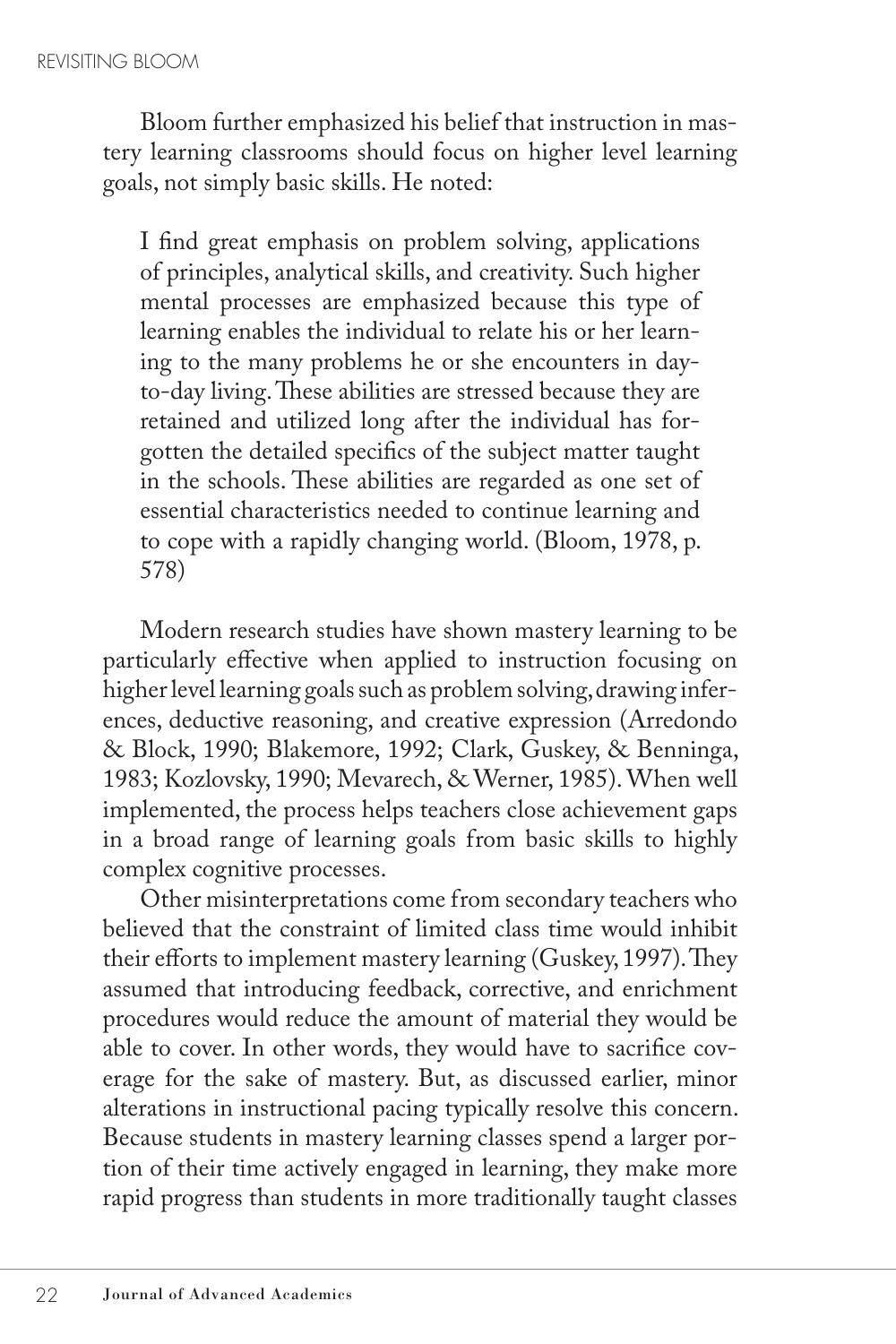(Arlin, 1973; Fitzpatrick, 1985). Further, because mastery learning students learn the concepts and skills from early units well, they are better prepared for later, more advanced units. Most teachers discover that with slight adjustments in the pacing of their instruction—slightly more time spent in early units but less time in later ones—they can cover just as much material using mastery learning, and in some cases more, as they were able to using more traditional approaches to instruction (Block, 1983; Guskey, 1983, 1987).

# Research Results

Teachers generally find that implementing mastery learning requires relatively modest changes in their instructional procedures. Excellent teachers use many aspects of mastery learning in their classes already, and others discover that the process blends well with their current teaching strategies (Guskey, 1989).

Despite the modest nature of these alterations, however, extensive research evidence shows that using mastery learning can have exceptionally positive effects on student learning. A study by Whiting et al. (1995) representing 18 years of data gathered from more than 7,000 high school students showed mastery learning to have a positive influence on students' test scores and grade point averages, as well as their attitudes toward school and learning. Another field experiment conducted in elementary and middle school classrooms showed that the implementation of mastery learning led to significantly positive increases in students' academic achievement and their self-confidence (Anderson et al., 1992). Even more impressive, a comprehensive, meta-analysis review of the research on mastery learning concluded:

We recently reviewed meta-analyses in nearly 40 different areas of educational research ( J. Kulik & Kulik, 1989). Few educational treatments of any sort were consistently associated with achievement effects as large as those pro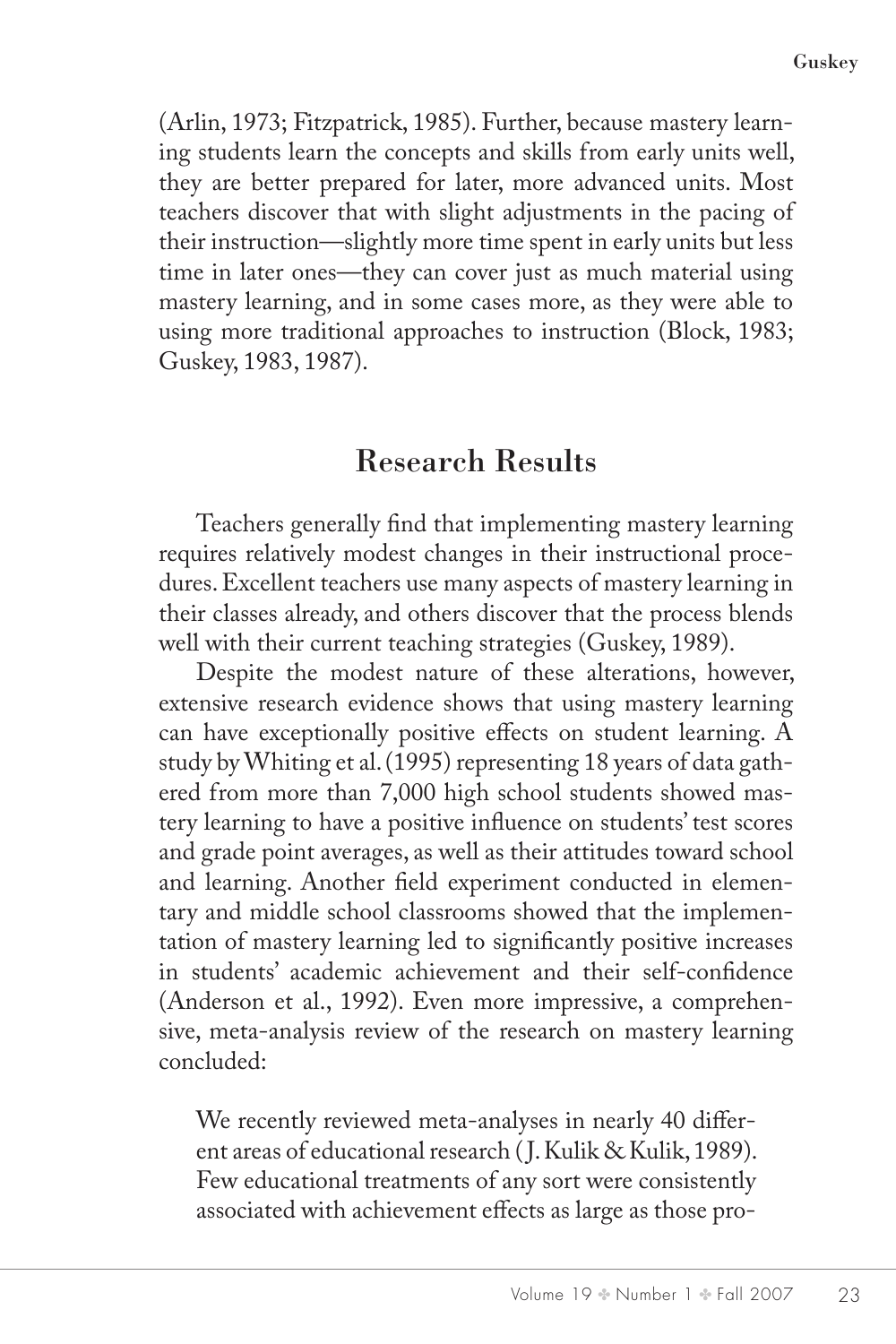duced by mastery learning. . . . In evaluation after evaluation, mastery programs have produced impressive gains. (Kulik, Kulik, & Bangert-Drowns, 1990, p. 292)

Developing procedures for feedback, correctives, and enrichments, and ensuring instructional alignment takes relatively little time and effort, especially if tasks are shared collaboratively among teaching colleagues. Studies consistently show, however, that deliberate implementation of these elements helps many more students learn well, significantly reduces variation in student learning outcomes, and closes gaps in the achievement of different groups of students at any level of education (Walberg, 1986). Some researchers even suggest that the superiority of Japanese students in international comparisons of achievement in mathematics operations and problem solving may be due largely to the widespread use in Japan of instructional practices similar to mastery learning (Nakajima, 2006; Waddington, 1995).

Research evidence shows that the positive effects of mastery learning are not limited to cognitive or achievement outcomes. The process also yields improvements in students' confidence in learning situations, school attendance rates, involvement in class sessions, attitudes toward learning, and a variety of other affective measures (Block & Burns, 1976; Guskey & Pigott, 1988, Whiting & Render, 1987). This multidimensional impact has been referred to as mastery learning's *multiplier effect*, and makes it an especially powerful tool in school improvement efforts.

## Conclusion

Numerous factors influence student learning, many lying beyond classroom walls and outside of the control of educators. A recent Educational Testing Service report, for example, identified a wide range of environmental factors that may contribute to achievement gaps, the majority of which are external to schools (Barton, 2003). Denying the role of these outside influences will not endow teachers and schools with the capacity to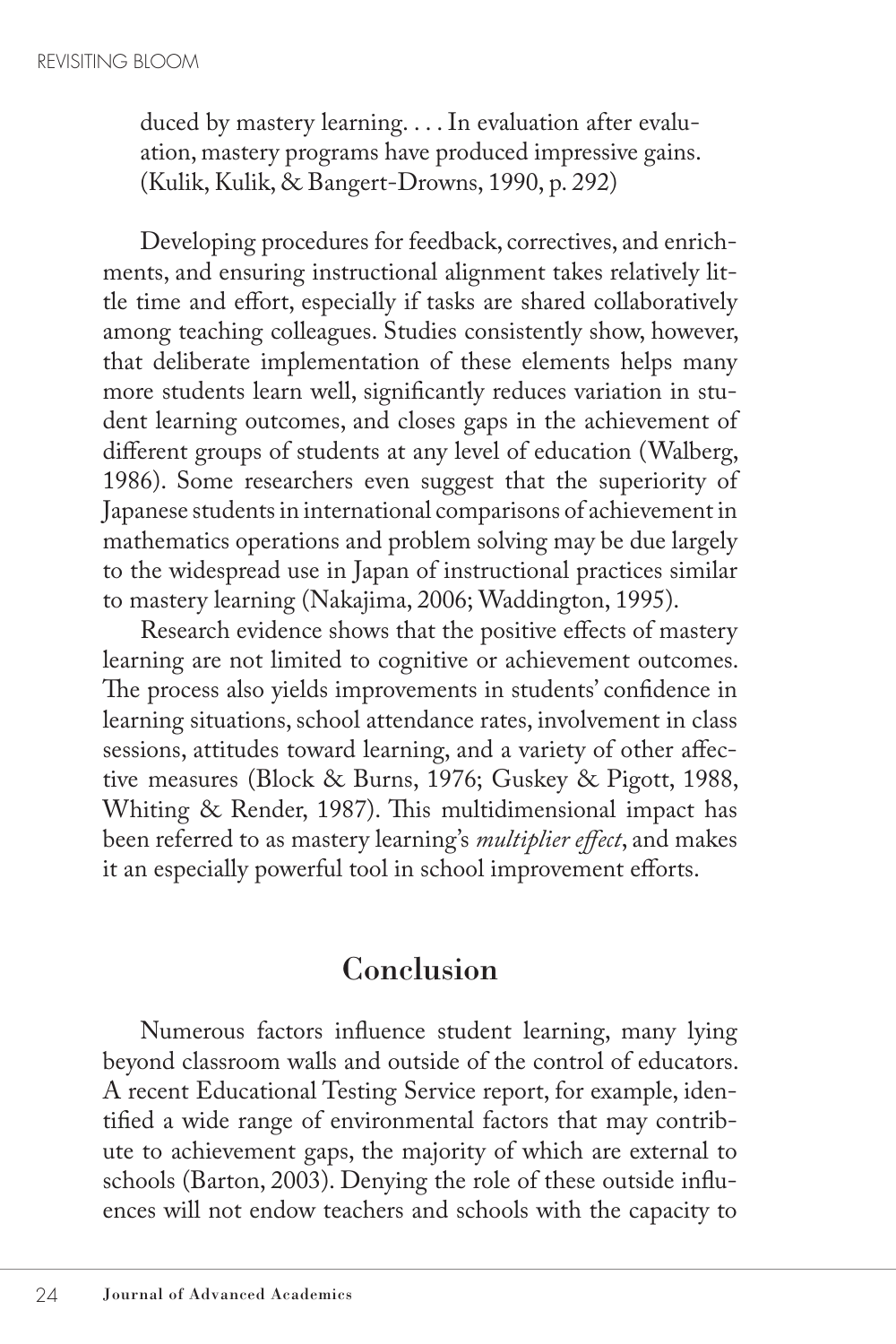reduce achievement gaps, and efforts to address these home and community-based challenges must continue (Rothstein, 2004).

Nevertheless, the impediments to learning in students' environments outside of school should never become a basis for lowering expectations about what can be done to help them learn well in school. The feedback, correctives, enrichment process, and instructional alignment elements of mastery learning represent powerful tools that teachers can use to capitalize on the influence they have. They are not, of course, the only factors of importance. In his later writing, Bloom (1984a, 1984b, 1988) described exciting work on other ideas designed to attain results even more positive than those typically achieved with mastery learning.

Two of Bloom's doctoral students, Anania (1981, 1983) and Burke (1983), compared student learning under three different instructional conditions. The first was conventional instruction in which students were taught in group-based classes that included about 30 students and where periodic assessments were given mainly for the purposes of grading. The second was mastery learning, where students again were taught in groupbased classes of about 30 students but were administered regular, formative assessments for feedback, followed by individualized corrective instruction and parallel second assessments to determine the extent to which they mastered specific learning goals. The third was tutoring, where a good tutor was paired with each student. Under tutoring, students also were administered regular formative assessments, along with corrective procedures and parallel second assessments, although the need for corrective work under tutoring was usually quite small.

The differences in students' final achievement under these three conditions were striking. Using the standard deviation (sigma) of the control (conventional) class as the measure of difference, Bloom's students discovered that:

The average student under tutoring was about two standard deviations above the average of the control class (the average tutored students was above 98% of the students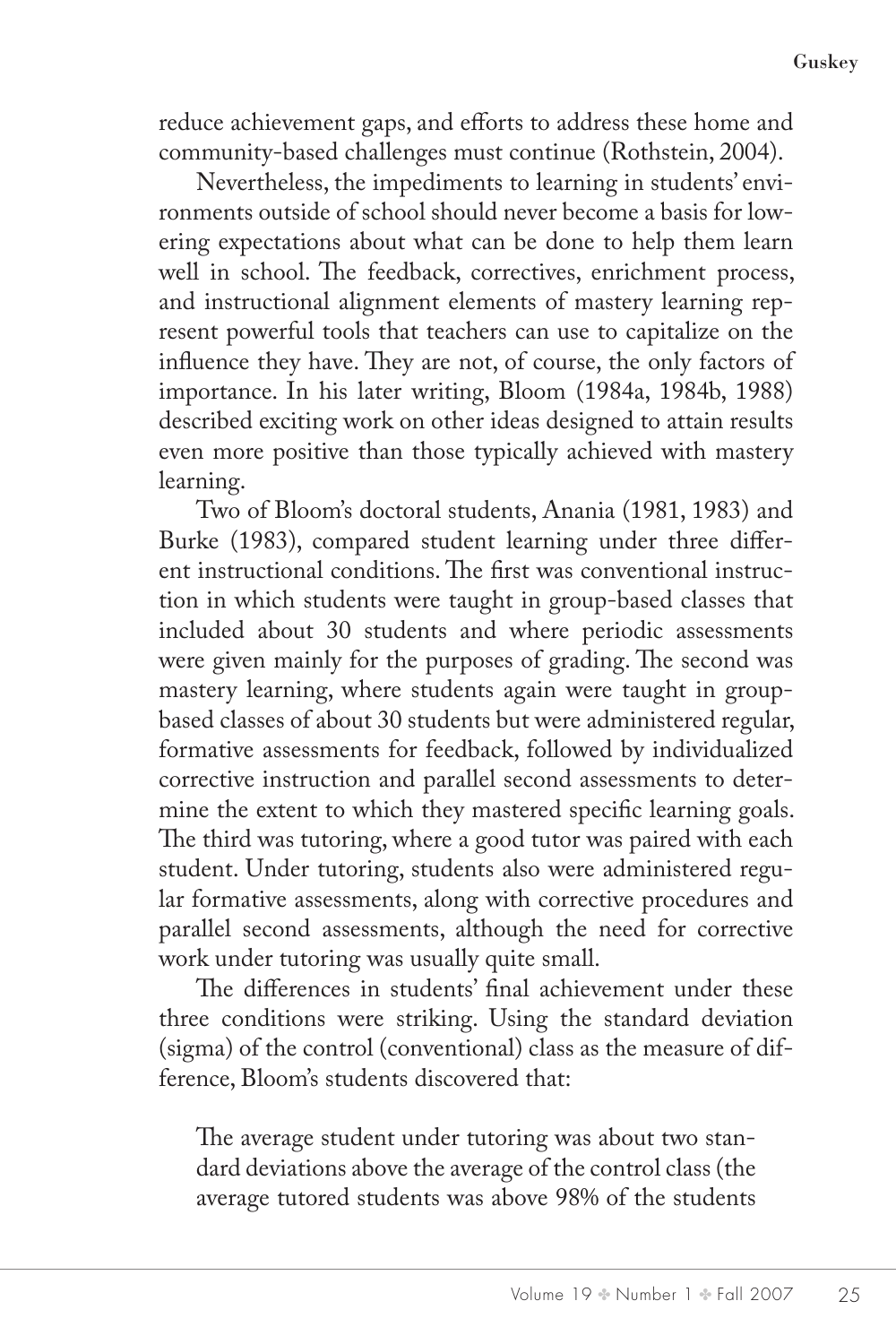in the control class). The average student under mastery learning was about one standard deviation above the average of the control class (the average mastery learning student was above 84% of the students in the control class). . . . Thus under the best learning conditions we can devise (tutoring), the average student is 2 sigma above the average control student taught under conventional group methods of instruction. (Bloom, 1984a, p. 4)

Bloom (1984a) referred to this as the "2 Sigma Problem":

The tutoring process demonstrates that *most* students do have the potential to reach this high level of learning. I believe an important task of research and instruction is to seek ways of accomplishing this under more practical and realistic conditions than the one-to-one tutoring, which is too costly for most societies to bear on a large scale. This is the "2 Sigma" problem. Can researchers and teachers devise teaching-learning conditions that will enable the majority of students under *group instruction* to attain levels of achievement that can at present be reached only under tutoring conditions? (pp. 4–5)

Bloom believed that attaining this high level of achievement would probably require more than just improvements in the quality of group instruction. Researchers and teachers might also need to find ways of improving students' learning processes, the curriculum and instructional materials, the home environmental support of students' school learning, and attention to higher level thinking skills. Nevertheless, careful attention to these elements of mastery learning allows educators at all levels to make great strides in their efforts to reduce variation in student achievement and close achievement gaps. These elements offer educators the tools needed to help students of different racial, ethnic, and socioeconomic backgrounds all learn excellently, succeed in school, and gain the many positive benefits of that success.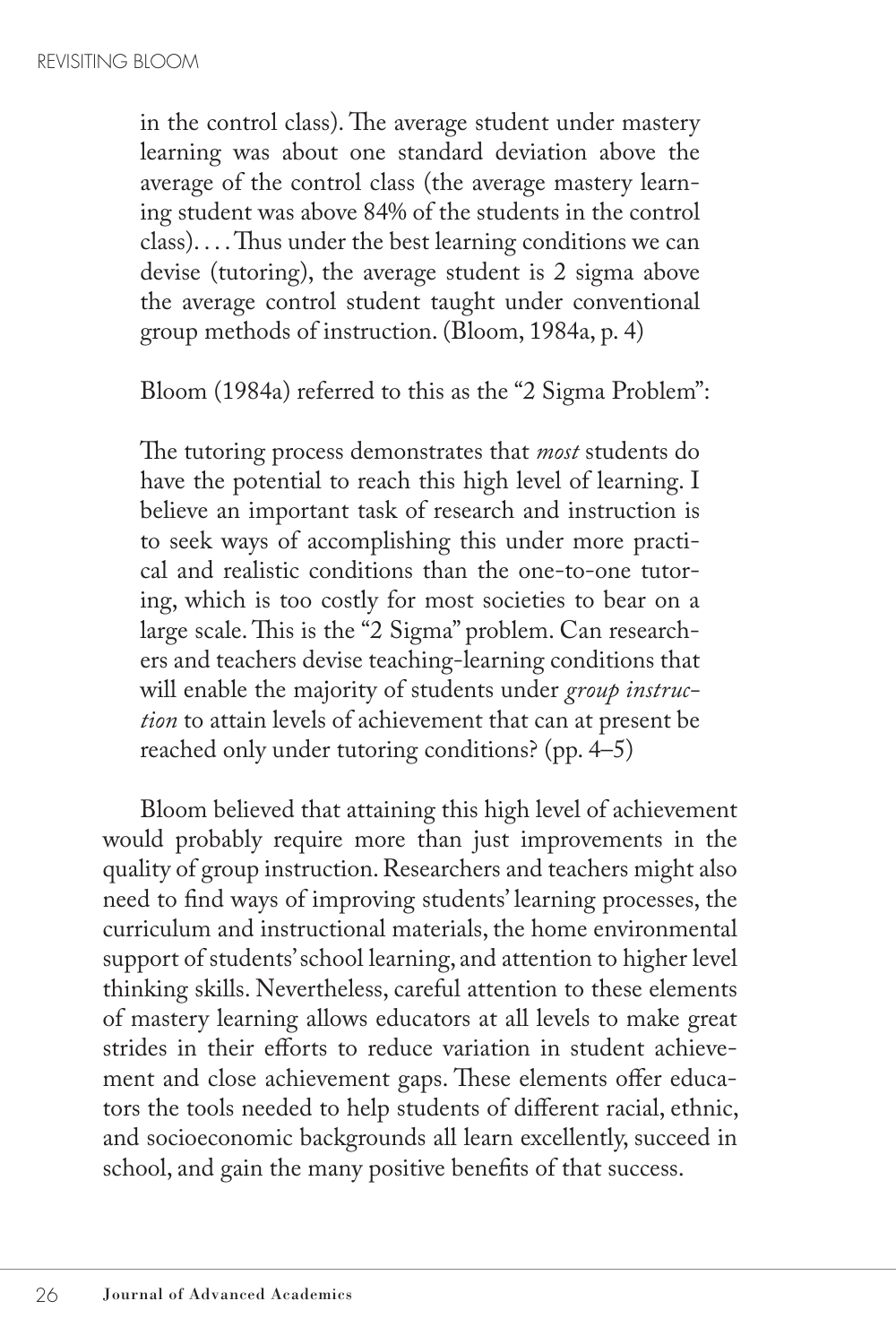## References

- Ainsworth, L., & Viegut, D. (2006). *Common formative assessments: How to connect standards-based instruction and assessment*. Thousand Oaks, CA: Corwin Press.
- Anania, J. (1981). *The effects of quality of instruction on the cognitive and affective learning of students.* Unpublished doctoral dissertation, University of Chicago, Chicago.
- Anania, J. (1983). The influence of instructional conditions on student learning and achievement. *Evaluation in Education: An International Review Series*, *7*(1), 1–92.
- Anderson, S., Barrett, C., Huston, M., Lay, L., Myr, G., Sexton, D., et al. (1992). *A mastery learning experiment* (Technical Report). Yale, MI: Yale Public Schools.
- Arlin, M. N. (1973). *Rate and rate variance trends under mastery learning*. Unpublished doctoral dissertation, University of Chicago, Chicago.
- Arredondo, D. E., & Block, J. H. (1990). Recognizing the connections between thinking skills and mastery learning. *Educational Leadership*, *47*(5), 4–10.
- Barton, P. E. (2003). *Parsing the achievement gap: Baselines for tracking progress* (Policy Information Report). Princeton, NJ: Educational Testing Service.
- Blakemore, C. L. (1992). Comparison of students taught basketball skills using mastery and nonmastery learning methods. *Journal of Teaching in Physical Education*, *11,* 235–247.
- Block, J. H. (Ed.). (1971). *Mastery learning: Theory and practice*. New York: Holt, Rinehart & Winston.
- Block, J. H. (Ed.). (1974). *Schools, society and mastery learning*. New York: Holt, Rinehart & Winston.
- Block, J. H. (1983). Learning rates and mastery learning. *Outcomes*, *2*(3), 18–23.
- Block, J. H., & Anderson, L. W. (1975). *Mastery learning in classroom instruction*. New York: MacMillan.
- Block, J. H., & Burns, R. B. (1976). Mastery learning. In L. S. Shulman (Ed.), *Review of research in education Vol. 4* (pp. 3–49). Itasca, IL: Peacock.
- Bloom, B. S. (1964). *Stability and change in human characteristics*. New York: John Wiley & Sons.
- Bloom, B. S. (1968). Learning for mastery. *Evaluation Comment*, *1*(2), 1–12. (ERIC Document Reproduction No. ED053419)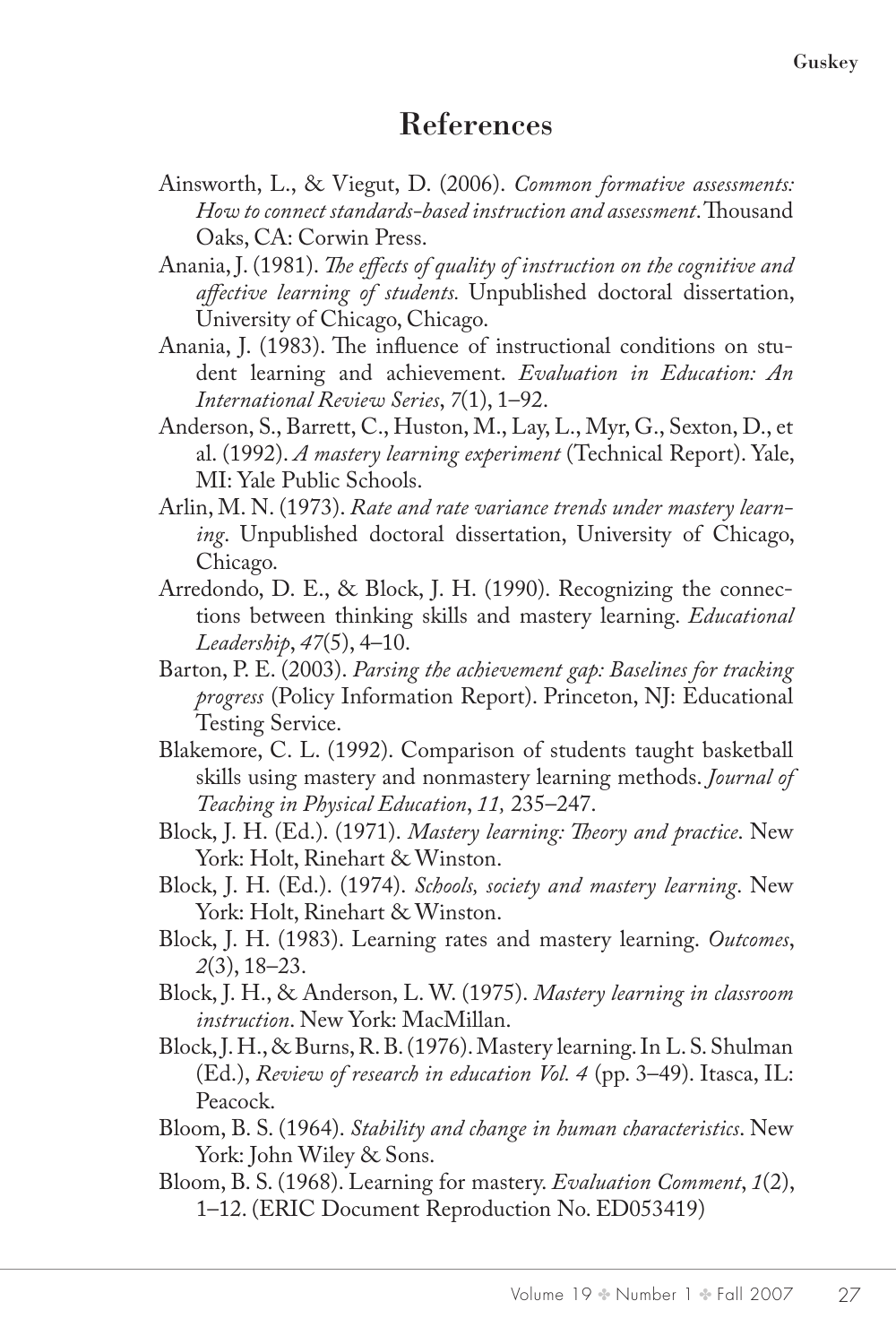- Bloom, B. S. (1971a). Mastery learning. In J. H. Block (Ed.), *Mastery learning: Theory and practice* (pp. 47–63). New York: Holt, Rinehart & Winston.
- Bloom, B. S. (1971b). *Individual differences in school achievement: A vanishing point?* Bloomington, IN: Phi Delta Kappan International.
- Bloom, B. S. (1976). *Human characteristics and school learning*. New York: McGraw-Hill.
- Bloom, B. S. (1977). Favorable learning conditions for all. *Teacher, 95*(3), 22–28.
- Bloom, B. S. (1978). New views of the learner: Implications for instruction and curriculum. *Educational Leadership*, *35,* 563–576.
- Bloom, B. S. (1984a). The 2 sigma problem: The search for methods of group instruction as effective as one-to-one tutoring. *Educational Researcher, 13*(6), 4–16.
- Bloom, B. S. (1984b). The search for methods of group instruction as effective as one-to-one tutoring. *Educational Leadership*, *41*(8), 4–17.
- Bloom, B. S. (1988). Helping all children learn in elementary school and beyond. *Principal*, *67*(4), 12–17.
- Bloom, B. S., Englehart, M. D., Furst, E. J., Hill, W. H., & Krathwohl, D. R. (1956). *Taxonomy of educational objectives, Handbook 1: The cognitive domain*. New York: McKay.
- Bloom, B. S., Hastings, J. T., & Madaus, G. (1971). *Handbook on formative and summative evaluation of student learning*. New York: McGraw-Hill.
- Burke, A. J. (1983). *Students' potential for learning contrasted under tutorial and group approaches to instruction*. Unpublished doctoral dissertation, University of Chicago, Chicago.
- Clark, C. R., Guskey, T. R., & Benninga, J. S. (1983). The effectiveness of mastery learning strategies in undergraduate education courses. *Journal of Educational Research, 76,* 210–214.
- Dollard, J., & Miller, N. E. (1950). *Personality and psychotherapy.* New York: McGraw-Hill.
- Economic Opportunity Act of 1964 (EOA), Pub. L. No. 88-452, § 42, 78 Stat. 508.
- Elementary and Secondary Education Act of 1965 (ESEA), Pub. L. No. 89-10, § 20, 79 Stat. 77.
- Fitzpatrick, K. A. (1985, April). *Group-based mastery learning: A Robin Hood approach to instruction?* Paper presented at the annual meeting of the American Educational Research Association, Chicago.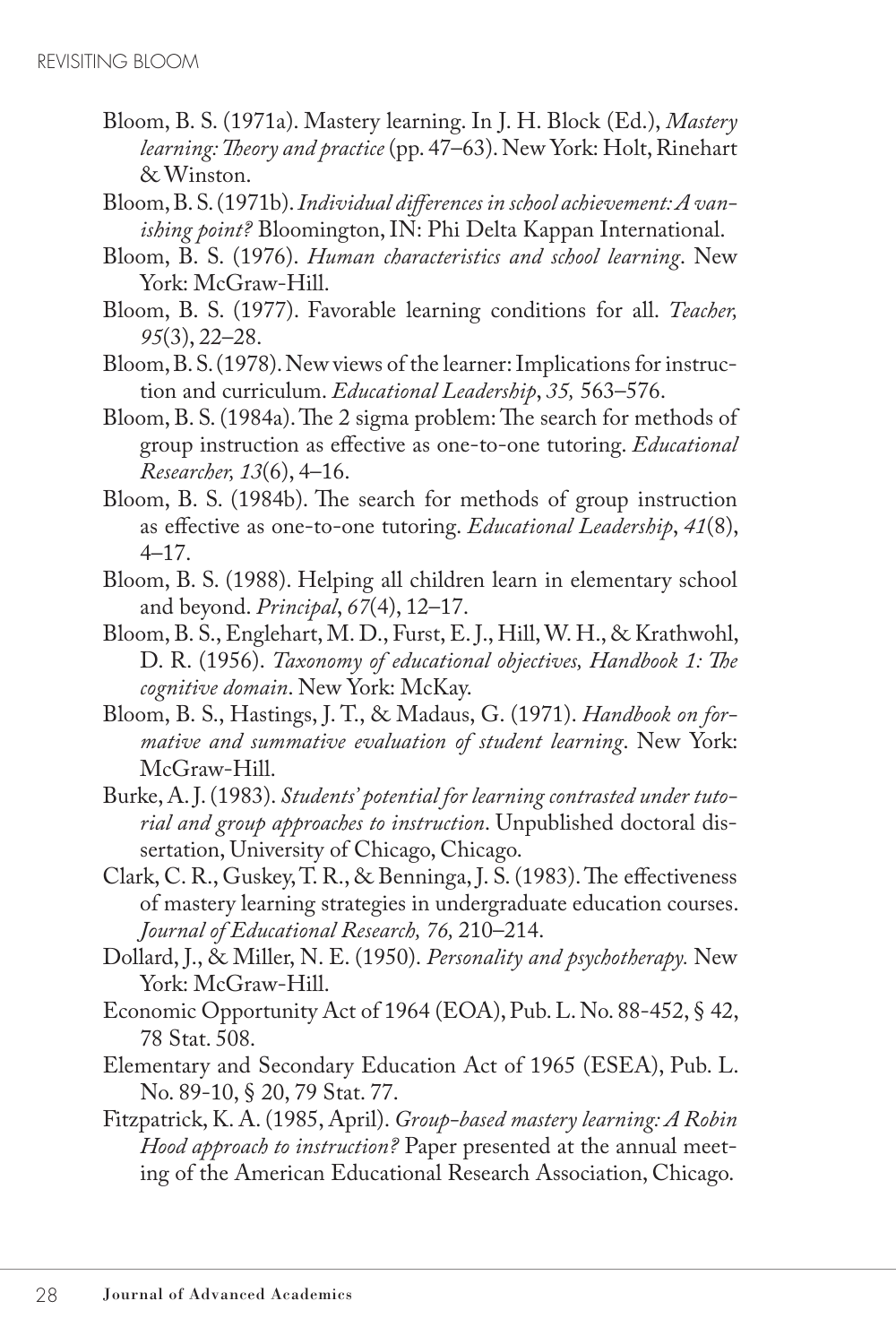- Guskey, T. R. (1983). Clarifying time related issues. *Outcomes*, *3*(1), 5–7.
- Guskey, T. R. (1987). Rethinking mastery learning reconsidered*. Review of Educational Research*, *57,* 225–229.
- Guskey, T. R. (1989). Every teacher can be the best. *Vocational Education Journal*, *64*(1), 20–22.
- Guskey, T. R. (1997). *Implementing mastery learning* (2nd ed.). Belmont, CA: Wadsworth.
- Guskey, T. R. (2001). Mastery learning. In N. J. Smelser & P. B. Baltes (Eds.), *International encyclopedia of social and behavioral sciences* (pp. 9372–9377). Oxford, England: Elsevier Science Ltd.
- Guskey, T. R. (Ed.). (2006). *Benjamin S. Bloom: Portraits of an educator*. Lanham, MD: Rowman & Littlefield Education.
- Guskey, T. R., & Pigott, T. D. (1988). Research on group-based mastery learning programs: A meta-analysis. *Journal of Educational Research*, *81,* 197–216.
- Hymel, G. M., & Dyke, W. E. (1993, April). *The internationalization of Bloom's learning for mastery: A 25-year retrospective-prospective view*. Paper presented at the annual meeting of the American Educational Research Association, Atlanta, GA.
- Johnson, D. W., Johnson, R. T., & Holubec, E. J. (1994). *The nuts & bolts of cooperative learning*. Edina, MN: Interaction Book Company.
- Kozlovsky, J. D. (1990). Integrating thinking skills and mastery learning in Baltimore County. *Educational Leadership*, *47*(5), 6.
- Kulik, C. C., Kulik, J. A., & Bangert-Drowns, R. L. (1990). Effectiveness of mastery learning programs: A meta-analysis. *Review of Educational Research*, *60,* 265–299.
- Kulik, J. A., & Kulik, C. C. (1989). Meta-analysis in education. *International Journal of Educational Research*, *13,* 221–340.
- Marzano, R. J. (2003). *What works in schools: Translating research into action.* Alexandria, VA: Association for Supervision and Curriculum Development.
- Mevarech, Z. R., & Werner, S. (1985). Are mastery learning strategies beneficial for developing problem solving skills? *Higher Education*, *14,* 425–432.
- Morrison, H. C. (1926). *The practice of teaching in the secondary school*. Chicago: University of Chicago Press.
- Nakajima, A. (2006). A powerful influence on Japanese education. In T. R. Guskey (Ed.), *Benjamin S. Bloom: Portraits of an educator* (pp. 109–111). Lanham, MD: Rowman & Littlefield Education.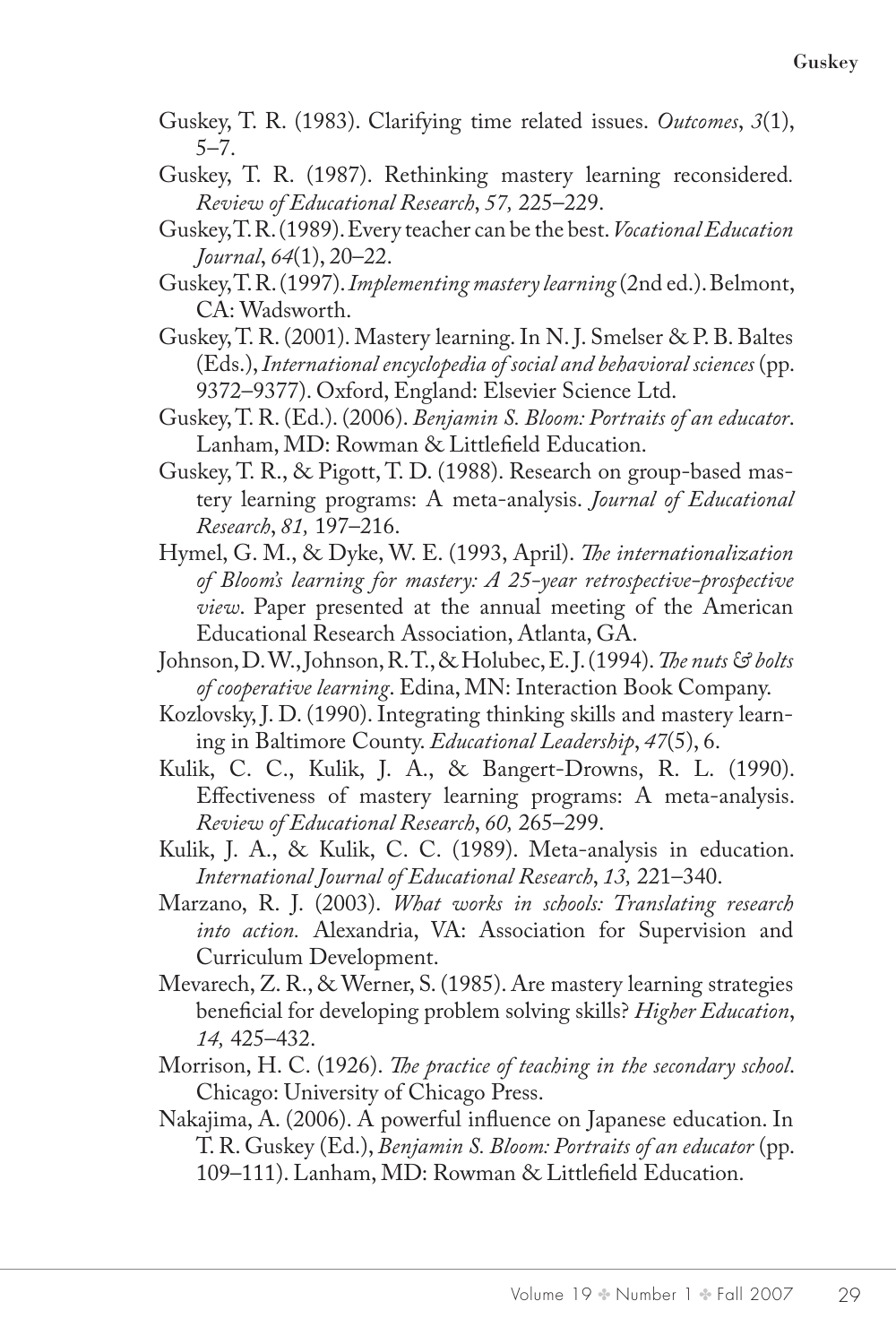- National Council of Teachers of Mathematics. (2000). *Principles and standards for school mathematics*. Reston, VA: Author. Retrieved May 13, 2007, from http://standards.nctm.org/document
- No Child Left Behind Act of 2001 (NCLB), Pub. L. No. 107-110, § 115 Stat. 1425.
- Reezigt, B. J., & Weide, M. G. (1990). *The effects of group-based mastery learning on language and arithmetic achievement and attitudes in primary education in the Netherlands*. Paper presented at the annual meeting of the American Educational Research Association, Boston.
- Reezigt, G. J., & Weide, M. G. (1992, April). *Mastery learning and instructional effectiveness.* Paper presented at the annual meeting of the American Educational Research Association, San Francisco.
- Rothstein, R. (2004). A wider lens on the Black-White achievement gap*. Phi Delta Kappan*, *86,* 104–110.
- Smith, J. K., Smith, L. F., & DeLisi, R. (2001). *Natural classroom assessment: Designing seamless instruction & assessment*. Thousand Oaks, CA: Corwin Press.
- Stiggins, R. (2008). *Student-involved assessment for learning* (5th ed.). Upper Saddle River, NJ: Merrill, Prentice Hall.
- Tomlinson, C. A. (2003). *Fulfilling the promise of the differentiated classroom: Strategies and tools for responsive teaching*. Alexandria, VA: Association for Supervision and Curriculum Development.
- Waddington, T. (1995, April). *Why mastery matters*. Paper presented at the annual meeting of the American Educational Research Association, San Francisco.
- Walberg, H. J. (1986). Syntheses of research on teaching. In M. C. Wittrock (Ed.), *Handbook of research on teaching* (3rd ed., pp. 214–229). New York: Macmillan.
- Washburne, C. W. (1922). Educational measurements as a key to individualizing instruction and promotions. *Journal of Educational Research, 5,* 195–206.
- Whiting, B., & Render, G. F. (1987). Cognitive and affective outcomes of mastery learning: A review of sixteen semesters. *The Clearing House*, *60,* 276–280.
- Whiting, B., Van Burgh, J. W., & Render, G. F. (1995, April). *Mastery learning in the classroom.* Paper presented at the annual meeting of the American Educational Research Association, San Francisco.
- Wiggins, G., & McTighe, J. (2005). *Understanding by design* (2nd ed.). Alexandria, VA: Association for Supervision and Curriculum Development.